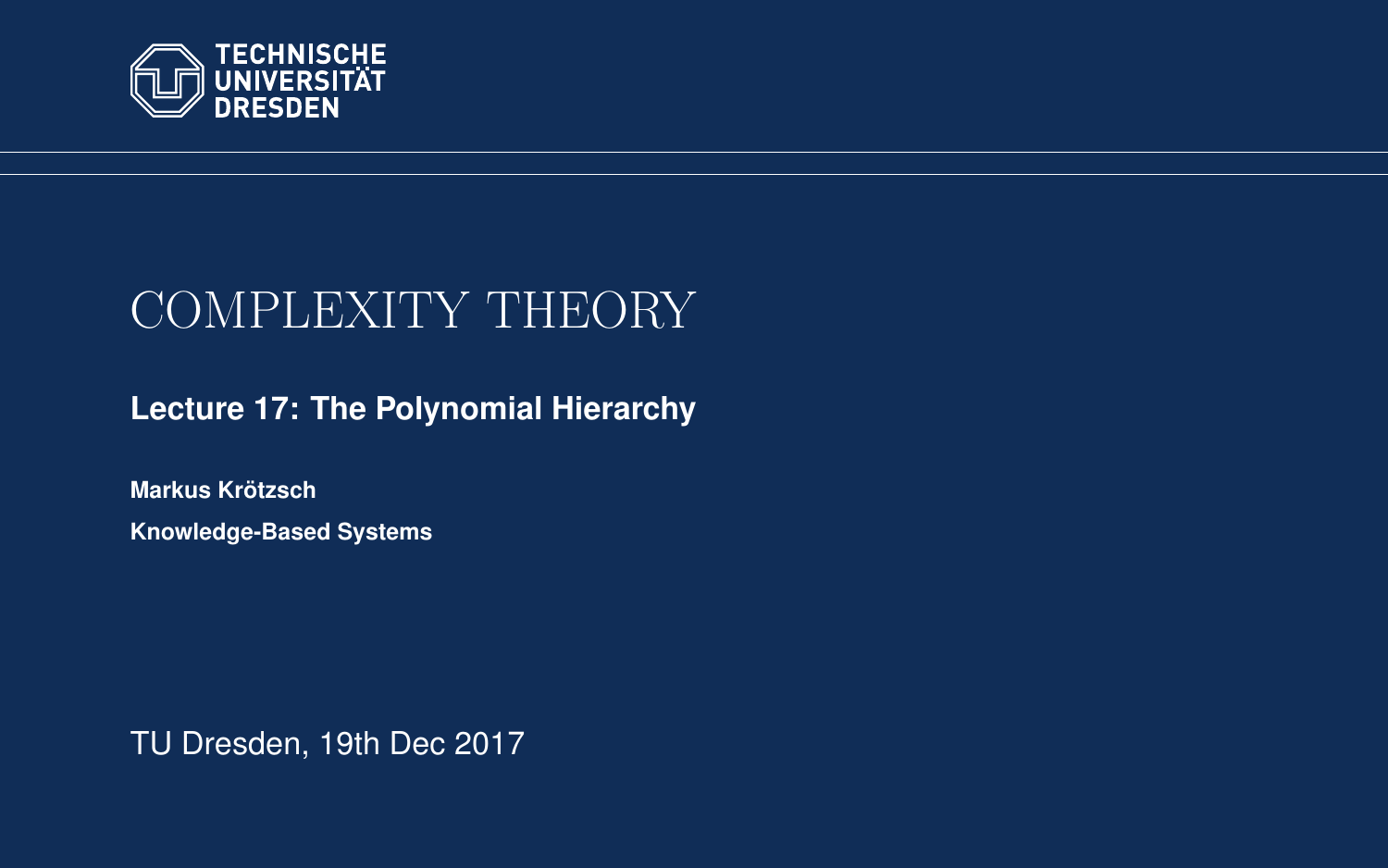# Review: ATM vs. DTM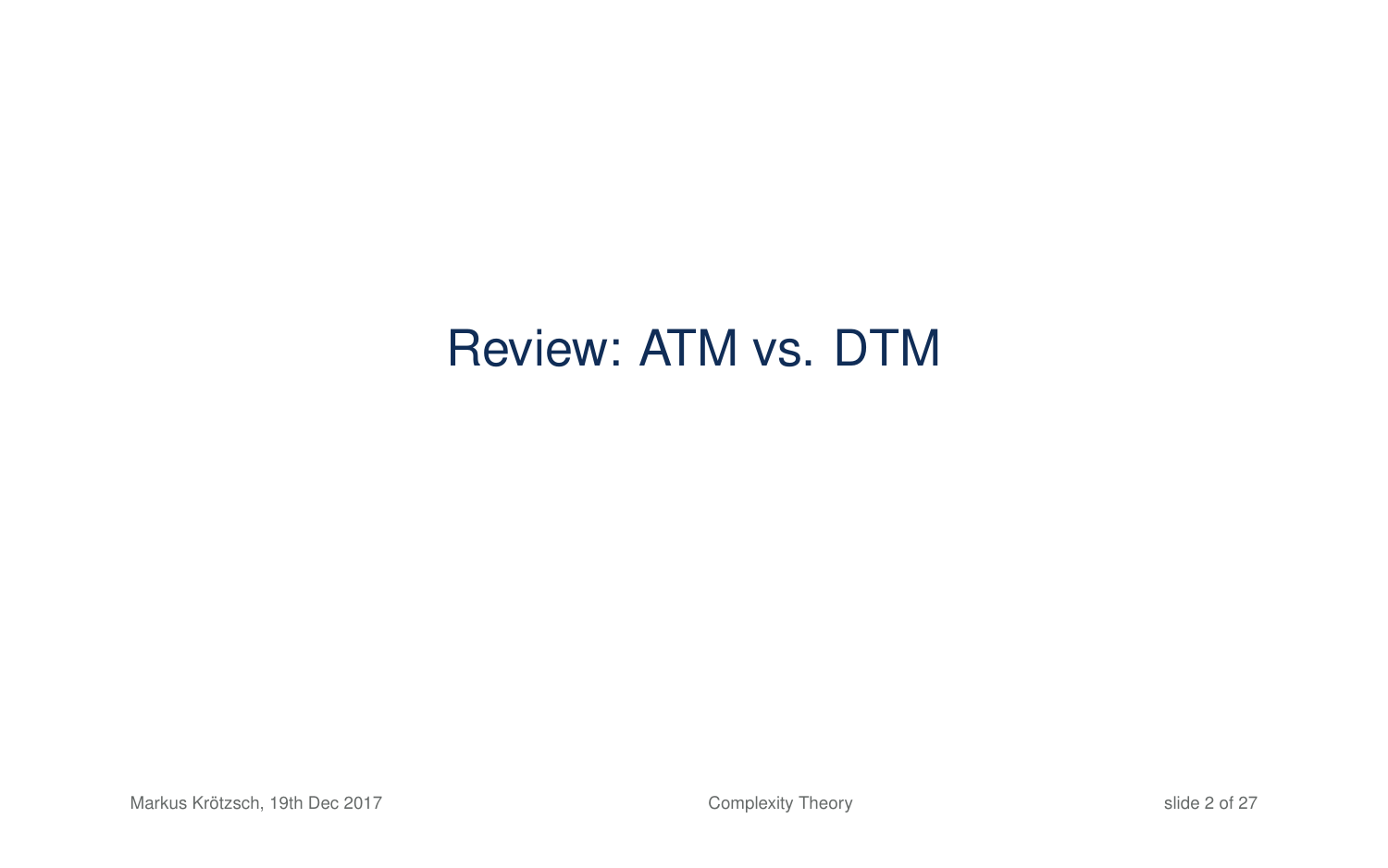We have observed four major relationships between alternating and deterministic complexity classes.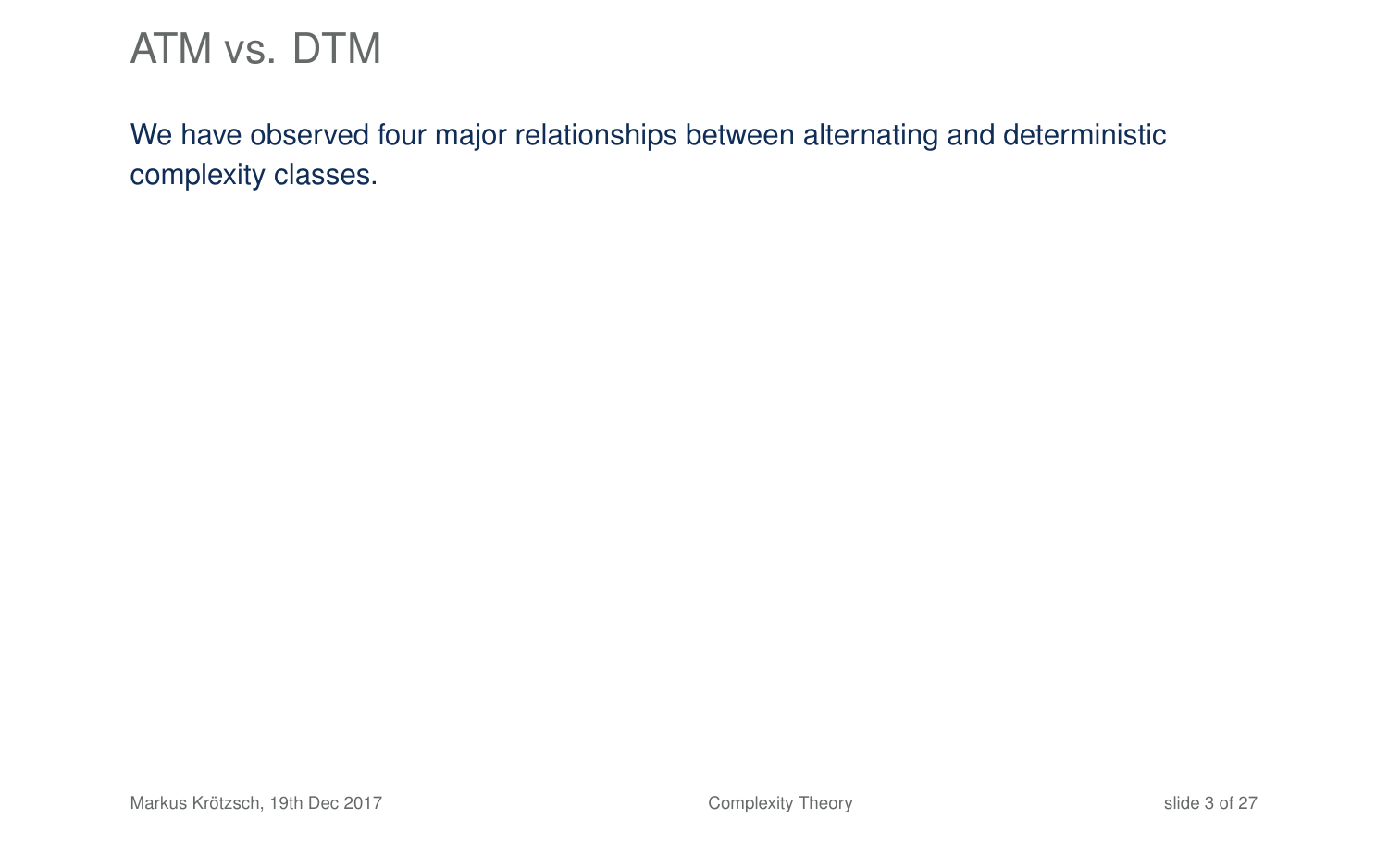We have observed four major relationships between alternating and deterministic complexity classes. For the special case of polynomial bounds, we got:

APTime ⊆ PSpace

**How?** Deterministic depth-first search on ATMs computation tree.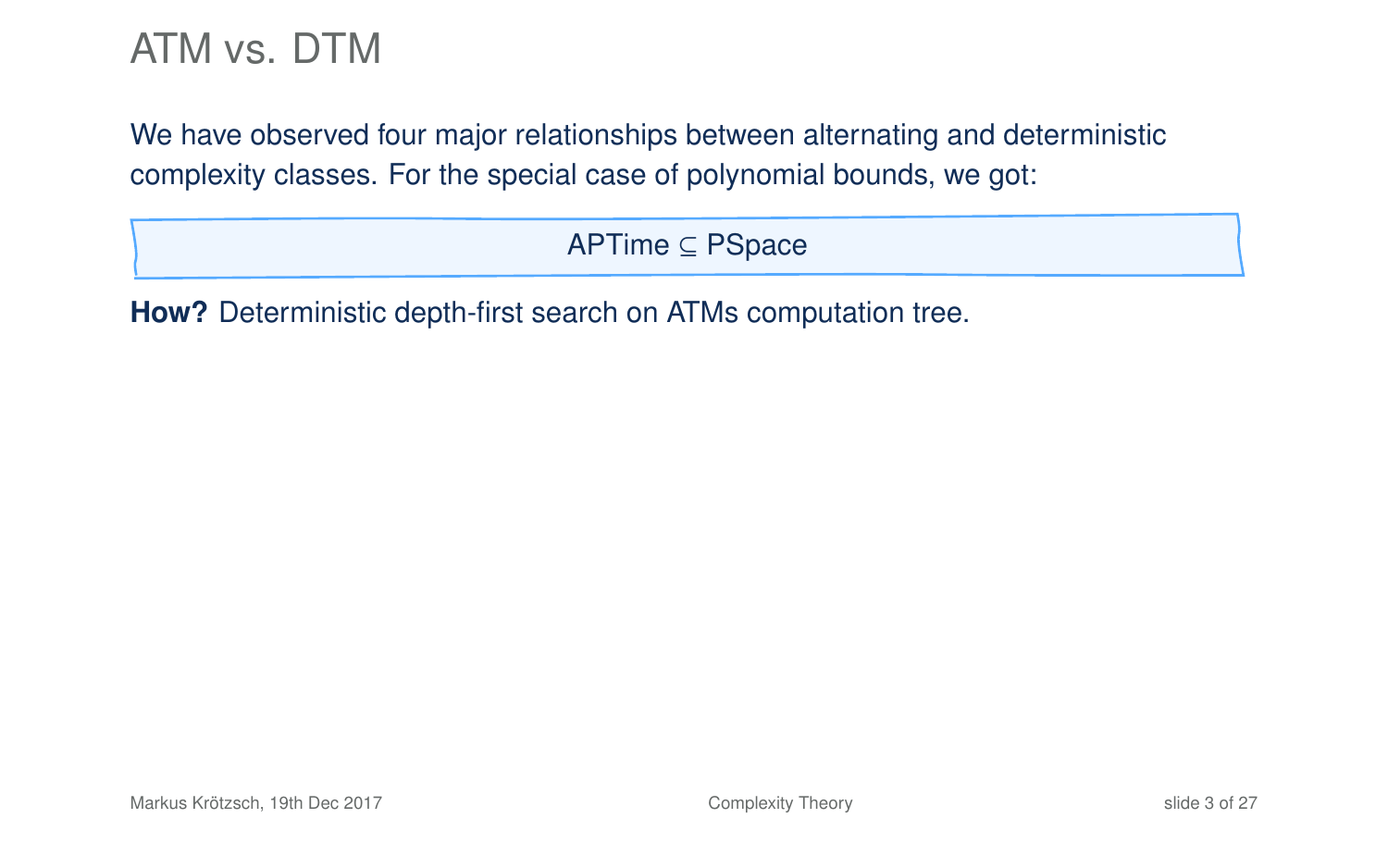We have observed four major relationships between alternating and deterministic complexity classes. For the special case of polynomial bounds, we got:

APTime ⊆ PSpace

**How?** Deterministic depth-first search on ATMs computation tree.

APTime ⊇ PSpace

**How?** Use alternation to implement Savitch-style middle-first search in polyspace.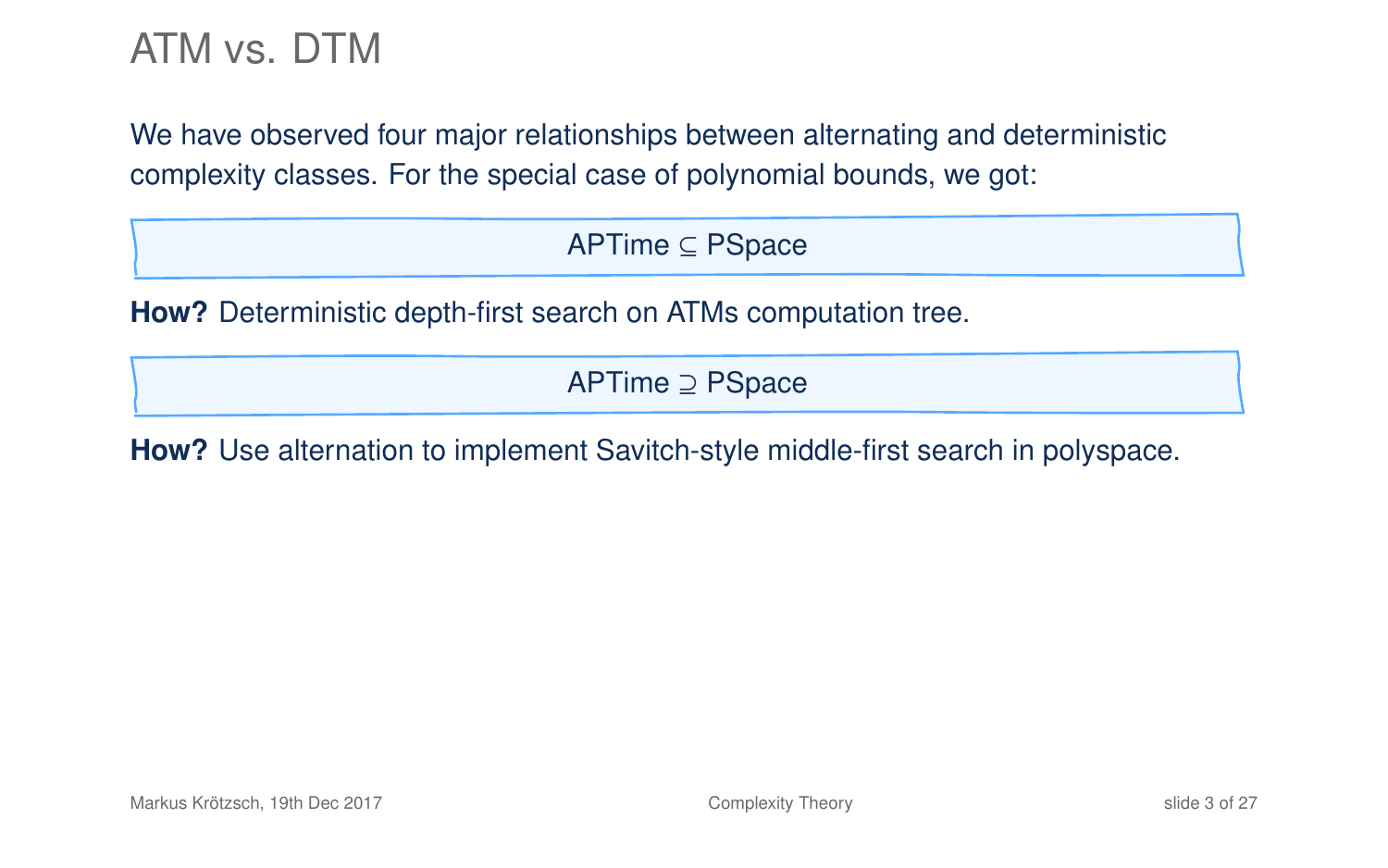We have observed four major relationships between alternating and deterministic complexity classes. For the special case of polynomial bounds, we got:

APTime ⊆ PSpace

**How?** Deterministic depth-first search on ATMs computation tree.

APTime ⊇ PSpace

**How?** Use alternation to implement Savitch-style middle-first search in polyspace.

APSpace ⊆ ExpTime

**How?** Analyse the exponential ATM configuration graph deterministically.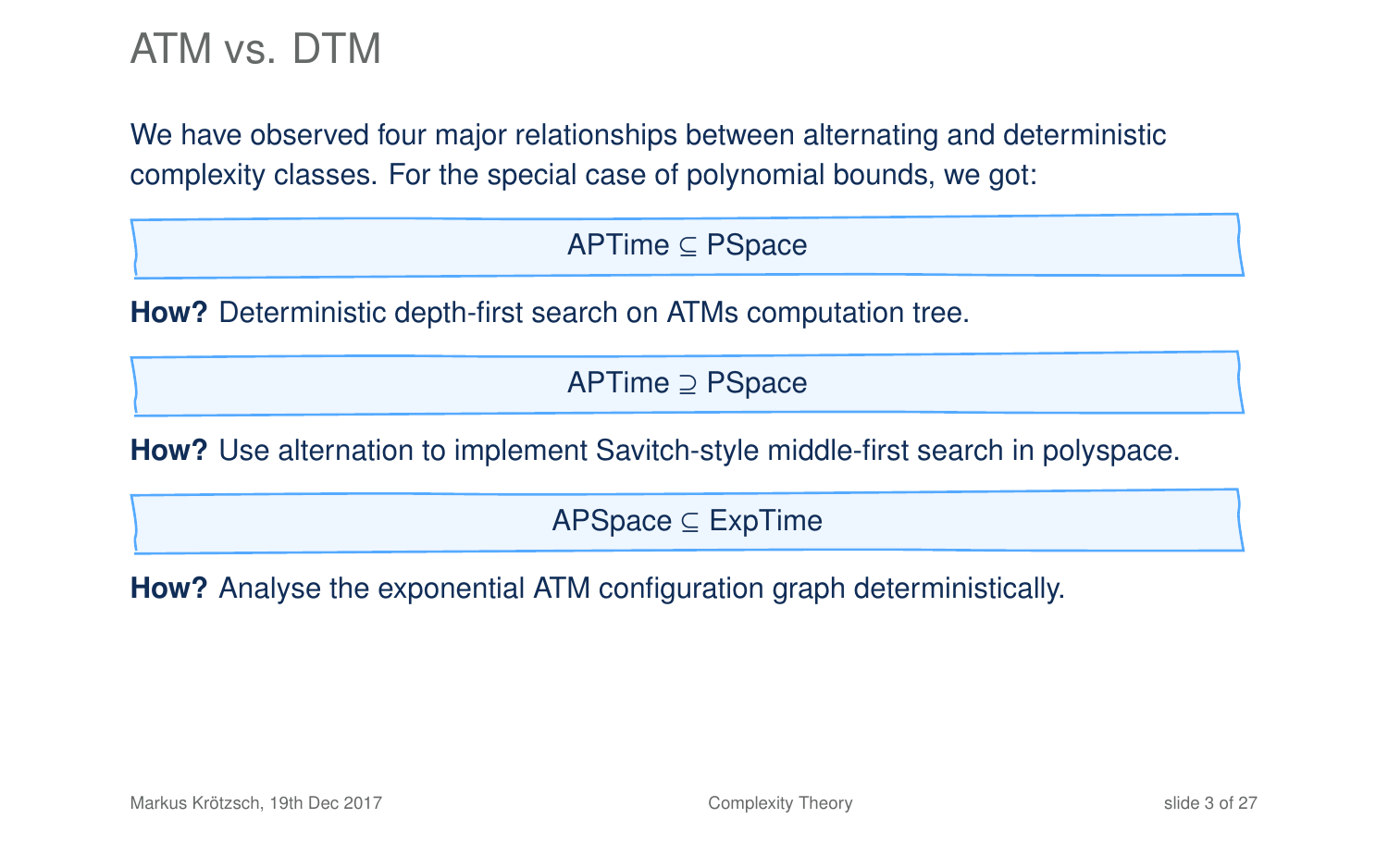We have observed four major relationships between alternating and deterministic complexity classes. For the special case of polynomial bounds, we got:

APTime ⊆ PSpace

**How?** Deterministic depth-first search on ATMs computation tree.

APTime ⊇ PSpace

**How?** Use alternation to implement Savitch-style middle-first search in polyspace.

APSpace ⊆ ExpTime

**How?** Analyse the exponential ATM configuration graph deterministically.

APSpace ⊇ ExpTime

**How?** Re-trace exponential computation path by verifying local changes.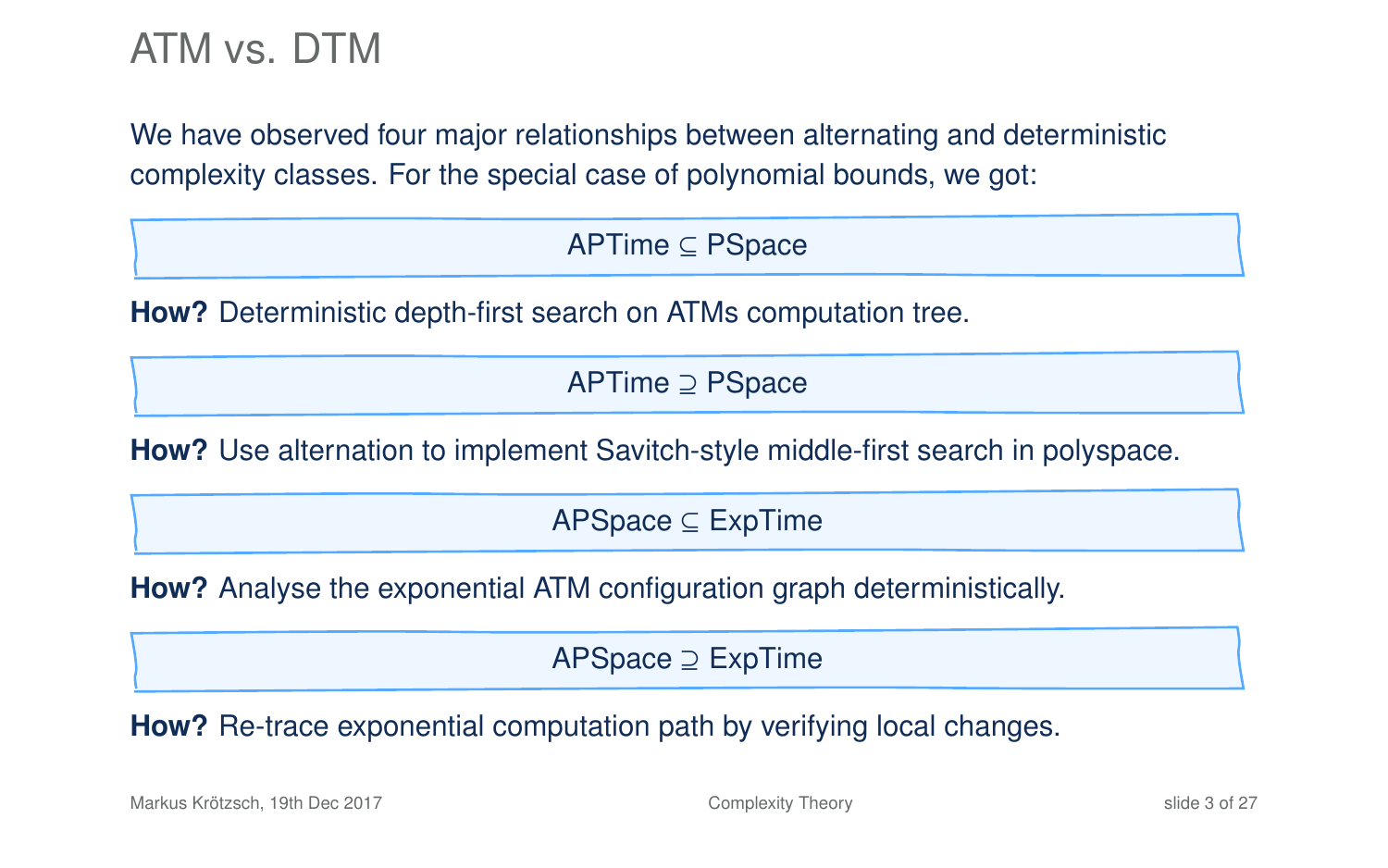From Deterministic Time To Alternating Space

Let  $h : \mathbb{N} \to \mathbb{R}$  be a space-constructible function in  $O(g)$  that defines the exact time bound for M (no *O*-notation).

```
01 AtmSimulateTm(TM M, input word w, time bound h) :
02 existentially guess s \leq h(|w|) // halting step
03 existentially guess i \in \{0, ..., s\} // halting position<br>04 existentially quess \omega \in O \times \Sigma // halting cell + sta
04 existentially guess \omega \in Q \times \Sigma // halting cell + state 05 if M would not halt in \omega:
05 if M would not halt in \omega:<br>06 return false
           return false
07 for j = s, ..., 1 do :<br>08 existentially
08 existentially guess \langle \omega_{-1}, \omega_0, \omega_1 \rangle \in \Omega^3<br>09 if M(\omega_{-1}, \omega_0, \omega_{+1}) \neq \omega:
09 if M(\omega_{-1}, \omega_0, \omega_{+1}) \neq \omega:<br>10 return false
               return false
11 universally choose \ell \in \{-1, 0, 1\}<br>12 \omega := \omega_{\ell}12 \omega := \omega_{\ell}<br>13 i := i + j13 i := i + \ell<br>14 \ell after t
14 // after tracing back s steps, check input configuration:
15 return "input configuration of M on w has ω at position i"
```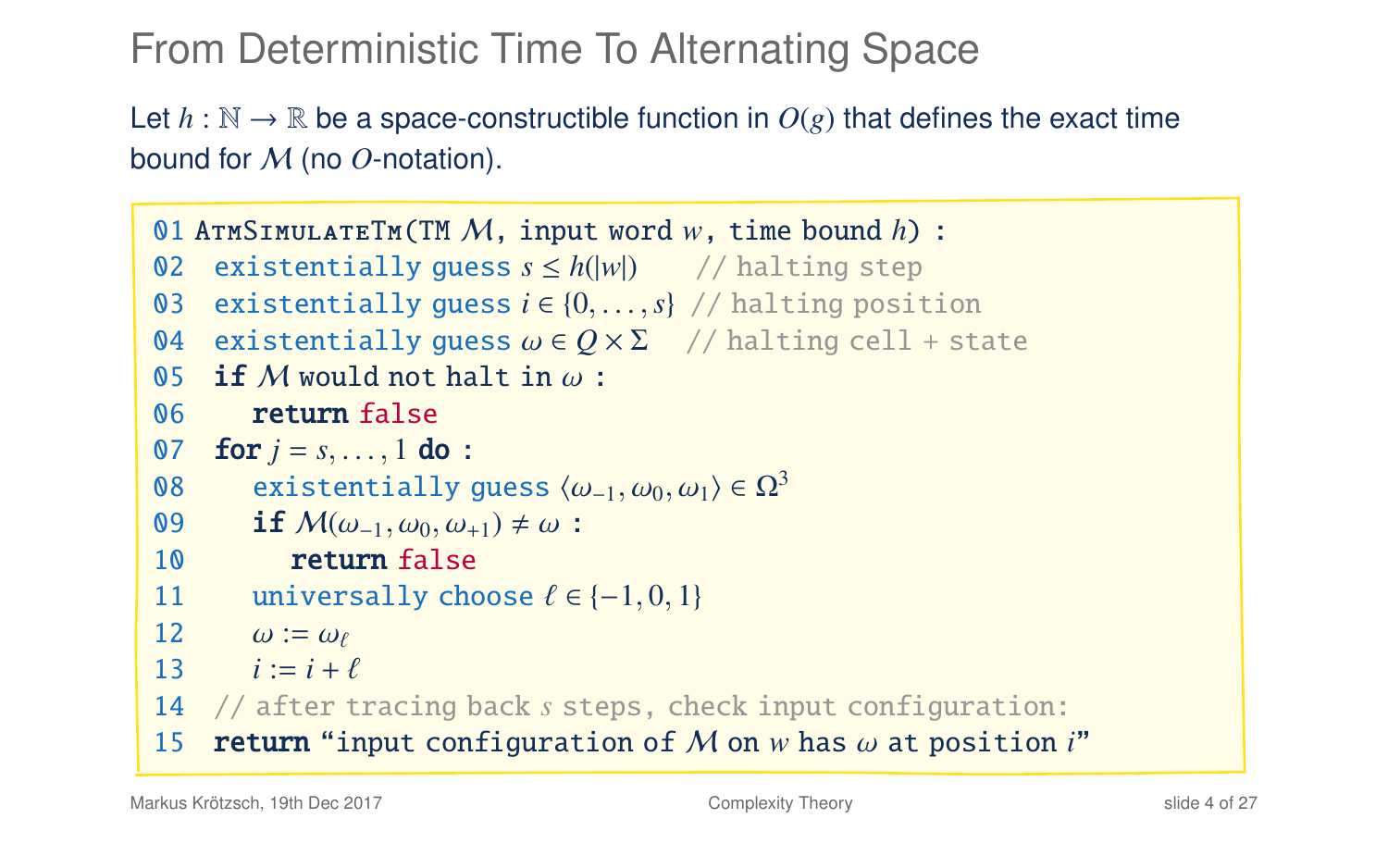# A Remark on (Non)determinism

For each cell that is to be verified:

- we guess three predecessor cells,
- which we then verify recursively.

 $\rightarrow$  The contents of the same cell is guessed in several places of the ATM computation tree ("in several recursive subprocesses")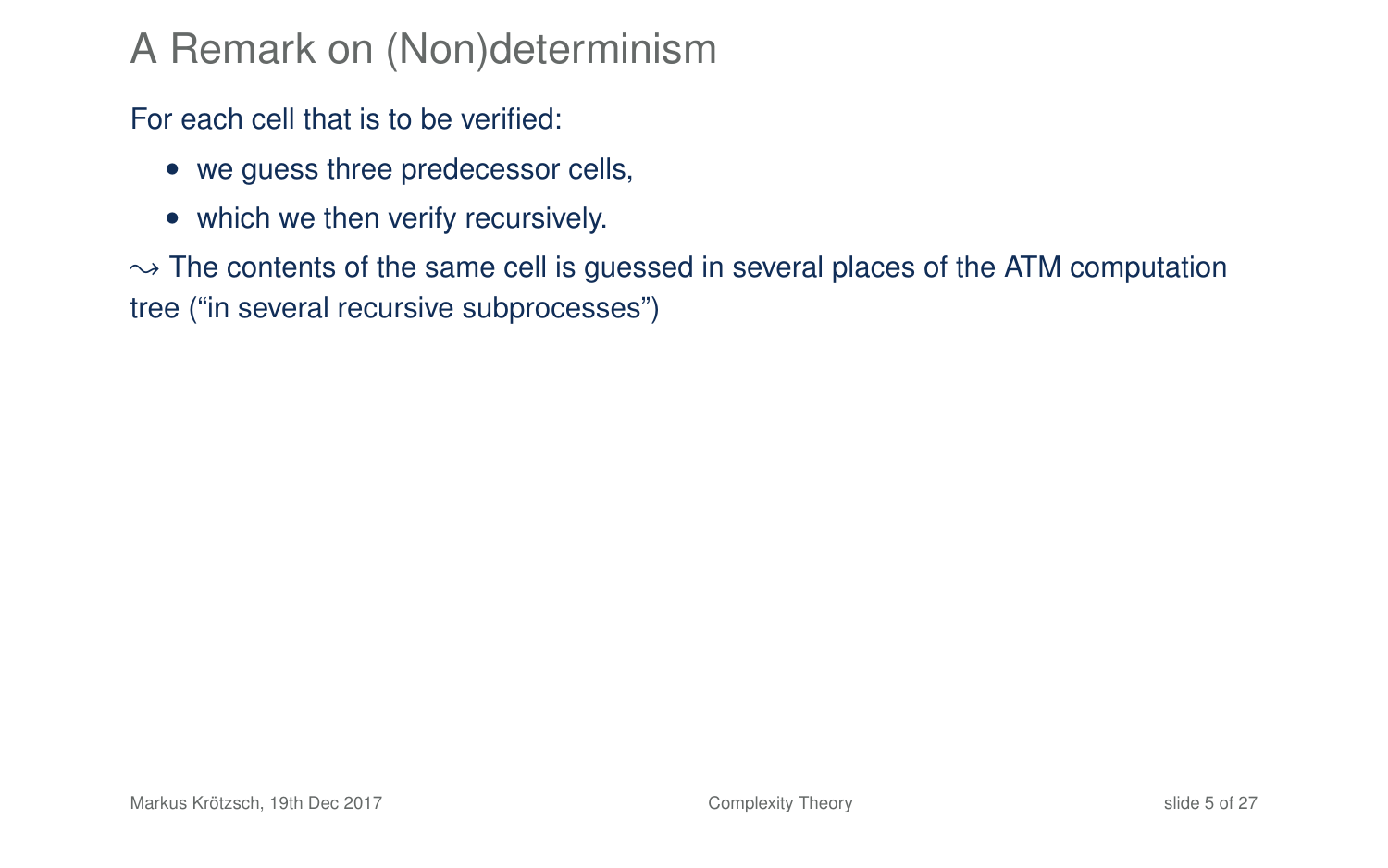# A Remark on (Non)determinism

For each cell that is to be verified:

- we guess three predecessor cells,
- which we then verify recursively.

 $\rightarrow$  The contents of the same cell is guessed in several places of the ATM computation tree ("in several recursive subprocesses")

> If processes do not exchange information, how do we know that the guesses are not contradicting each other?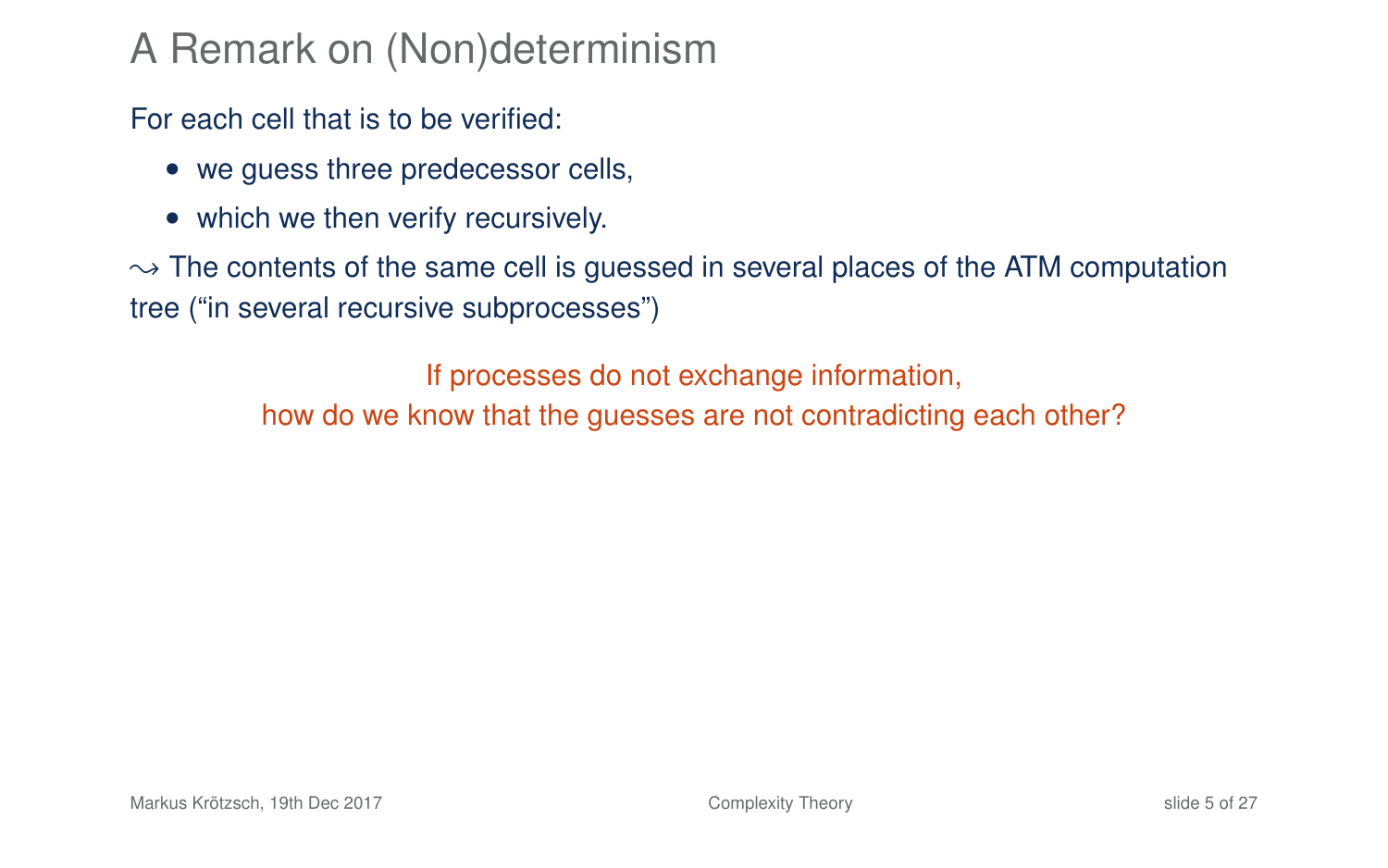# A Remark on (Non)determinism

For each cell that is to be verified:

- we guess three predecessor cells,
- which we then verify recursively.

 $\rightarrow$  The contents of the same cell is guessed in several places of the ATM computation tree ("in several recursive subprocesses")

If processes do not exchange information,

how do we know that the guesses are not contradicting each other?

#### Because of determinism:

- The simulated TM is deterministic
- Hence, if the starting point is determined, every future cell in every position is determined too
- Therefore, for every cell, there is only one possible guess that eventually leads to the right input tape

 $\rightarrow$  Independent guesses, if correct, must generally be the same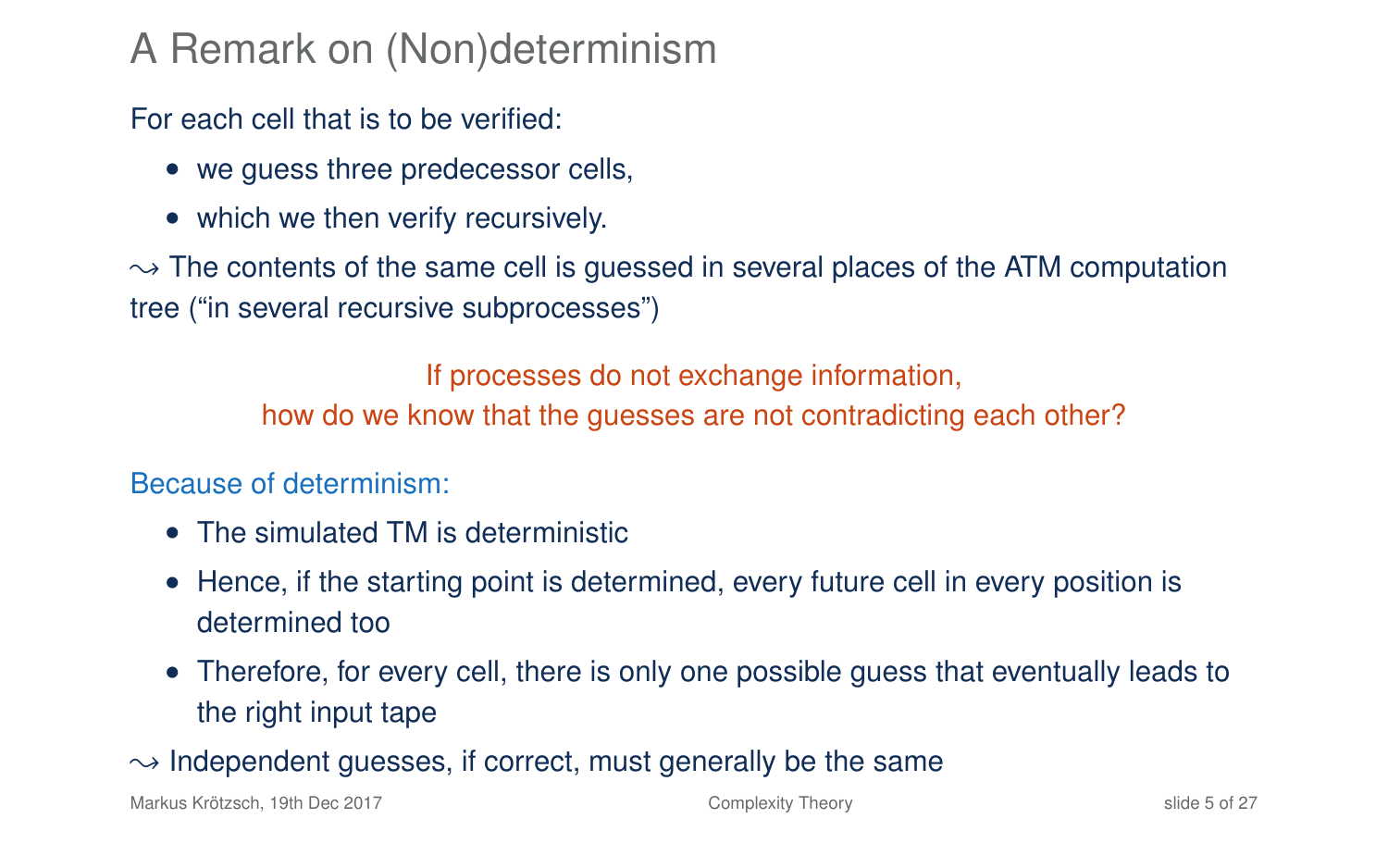# A Remark on Space-Constructibility

Our algorithm needs space-constructibility of *h* to implement the line

02 existentially guess *s* ≤ *h*(|*w*|) // halting step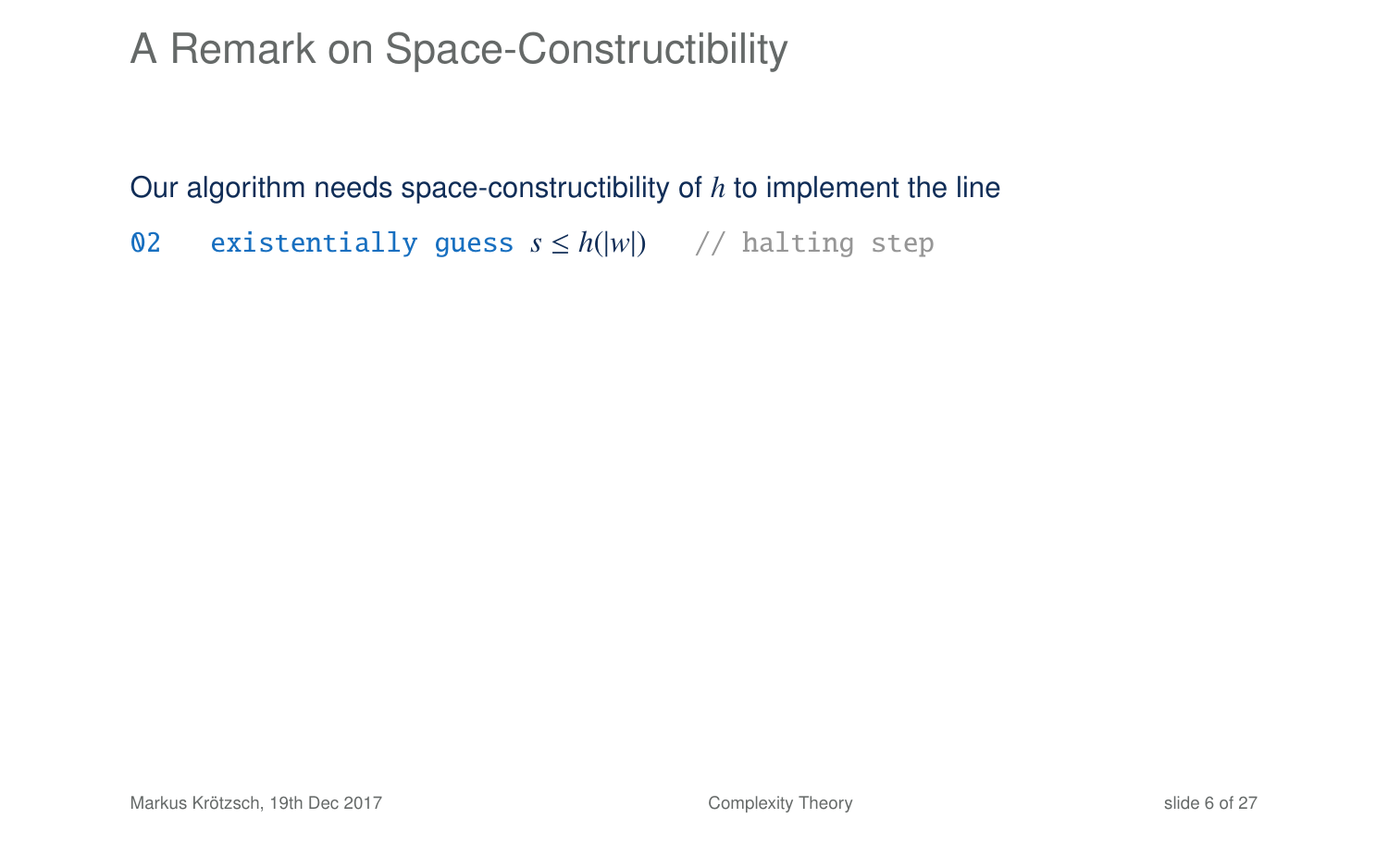# A Remark on Space-Constructibility

Our algorithm needs space-constructibility of *h* to implement the line

02 existentially guess *s* ≤ *h*(|*w*|) // halting step

However, we could also avoid this:

- The algorithm from line 03 on checks if the TM halts after *s* steps
- We can make a similar algorithm that checks if the TM does not halt after *s* steps
- We can then use an overall algorithm that increments *s* one by one (starting from 1):
	- For each value of *s*, guess if the TM halts after this time or not
	- Check the guess using the above procedures
	- Stop when the halting configuration has been found
- Because of the time bound on the simulated TM,  $s$  will not become larger than  $2^{O(f)}$ here, so we can always store it in space *f* .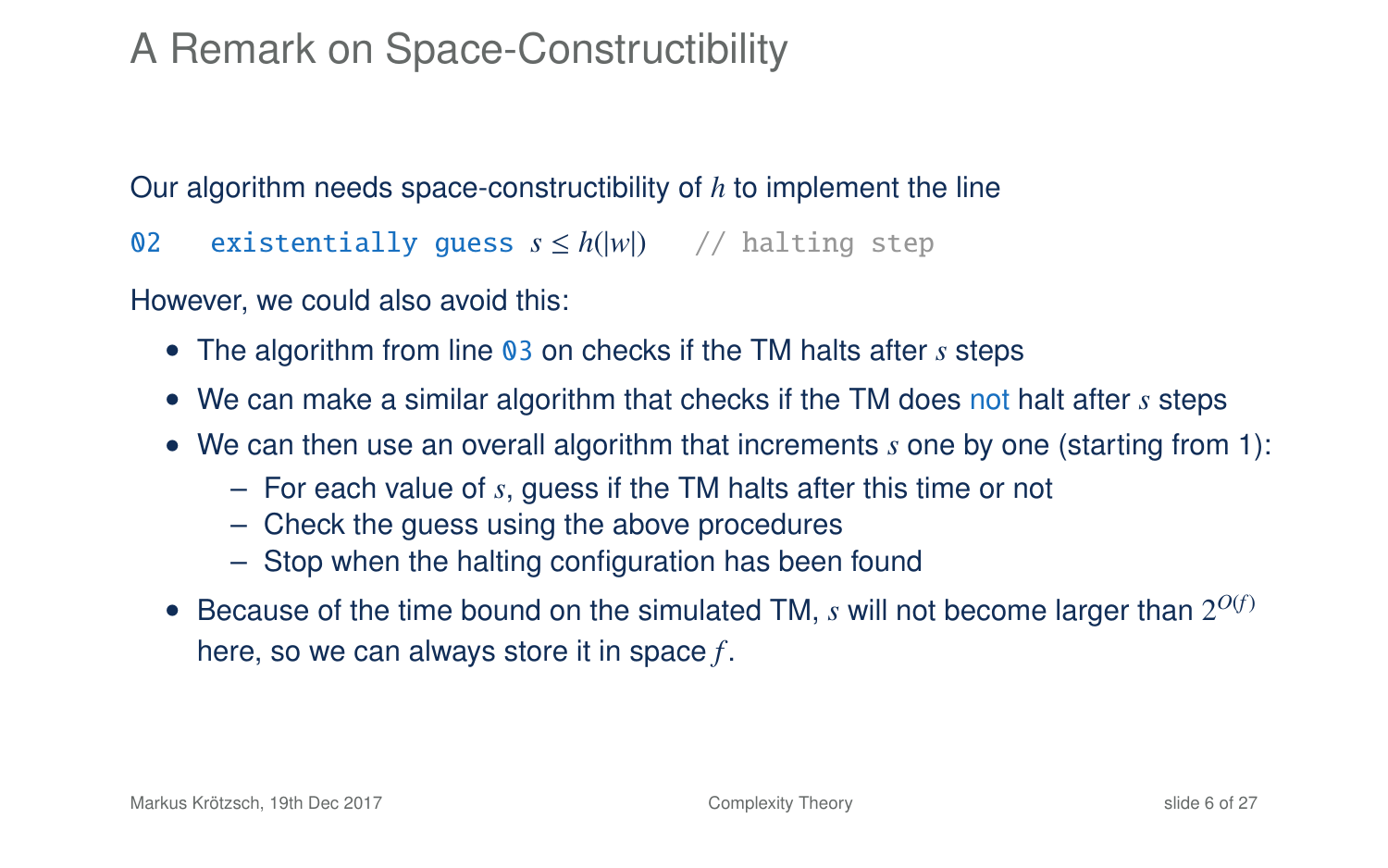# Summary: Alternating vs. Deterministic Classes

We can sum up our findings as follows:

L ⊆ PTime ⊆ PSpace ⊆ ExpTime ⊆ ExpSpace  $\mathbf{H}$  $\blacksquare$  $\blacksquare$  $\blacksquare$ ALogSpace ⊆ APTime ⊆ APSpace ⊆ AExpTime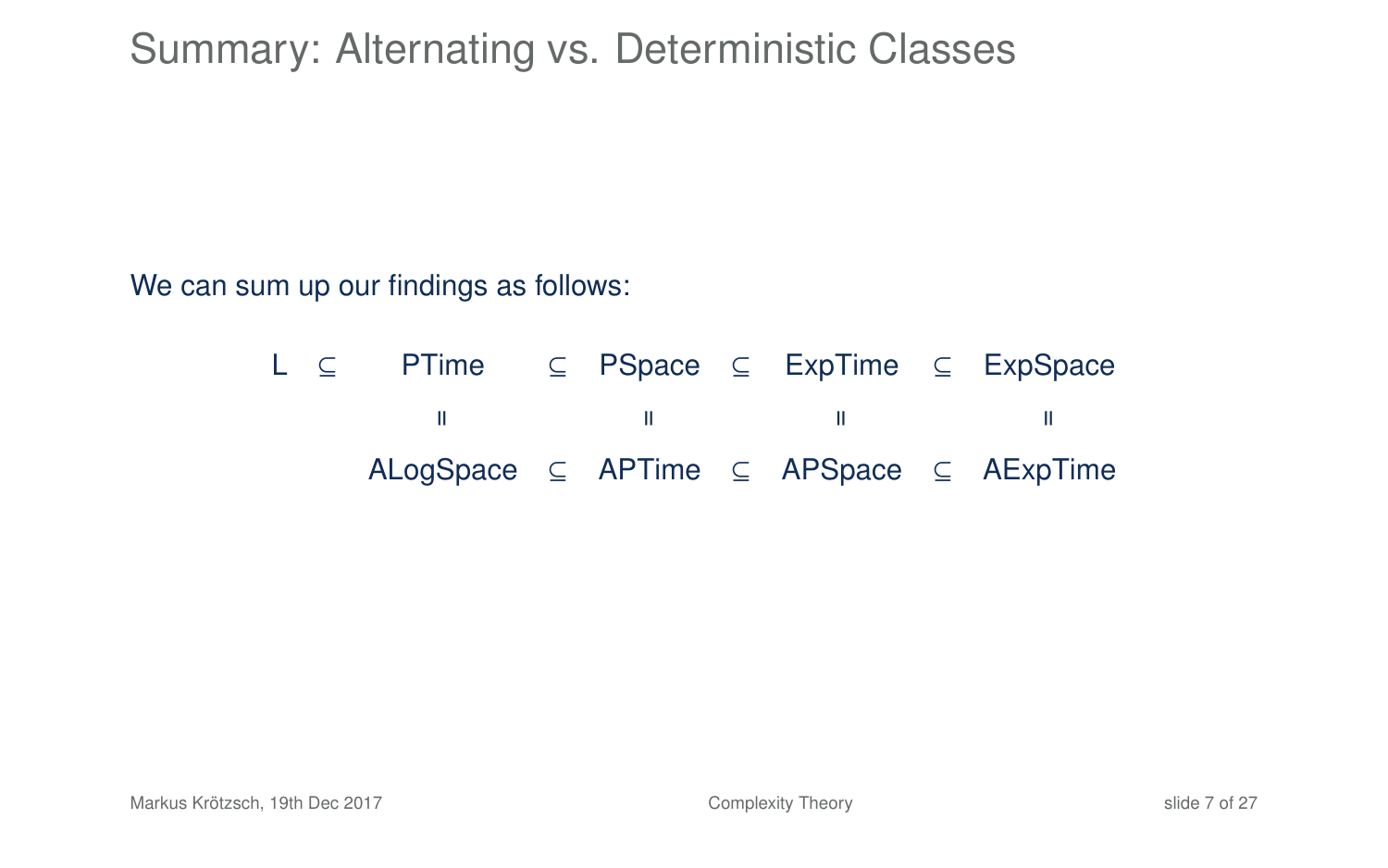# The Polynomial Hierarchy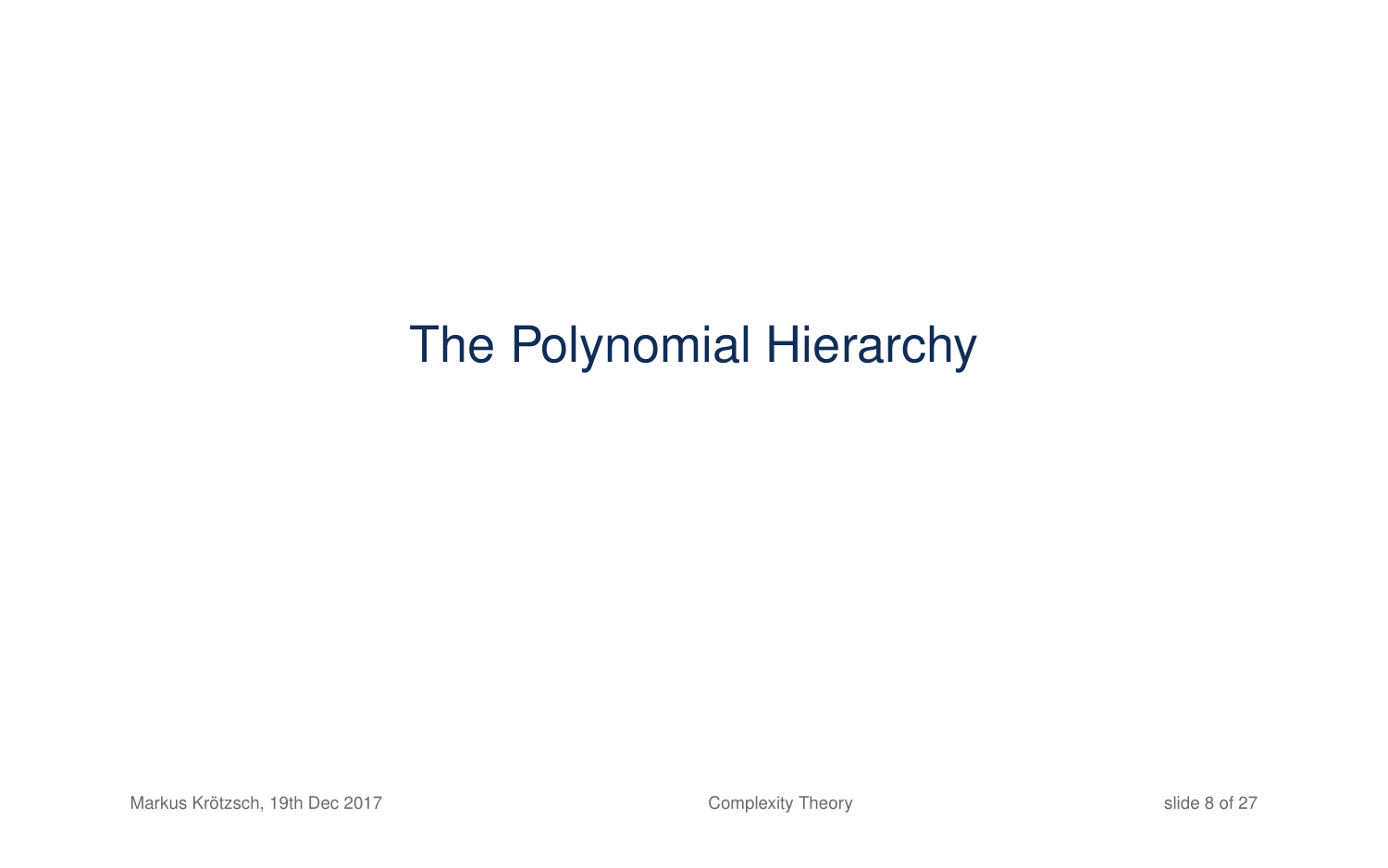### Bounding Alternation

For ATMs, alternation itself is a resource. We can distinguish problems by how much alternation they need to be solved.

We first classify computations by counting their quantifier alternations:

**Definition 17.1:** Let  $P$  be a computation path of an ATM on some input.

- P is of type  $\Sigma_1$  if it consists only of existential configurations (with the exception of the final configuration)
- P is of type  $\Pi_1$  if it consists only of universal configurations
- $P$  is of type  $\Sigma_{i+1}$  if it starts with a sequence of existential configurations, followed by a path of type Π*<sup>i</sup>*
- $P$  is of type  $\Pi_{i+1}$  if it starts with a sequence of universal configurations, followed by a path of type Σ*<sup>i</sup>*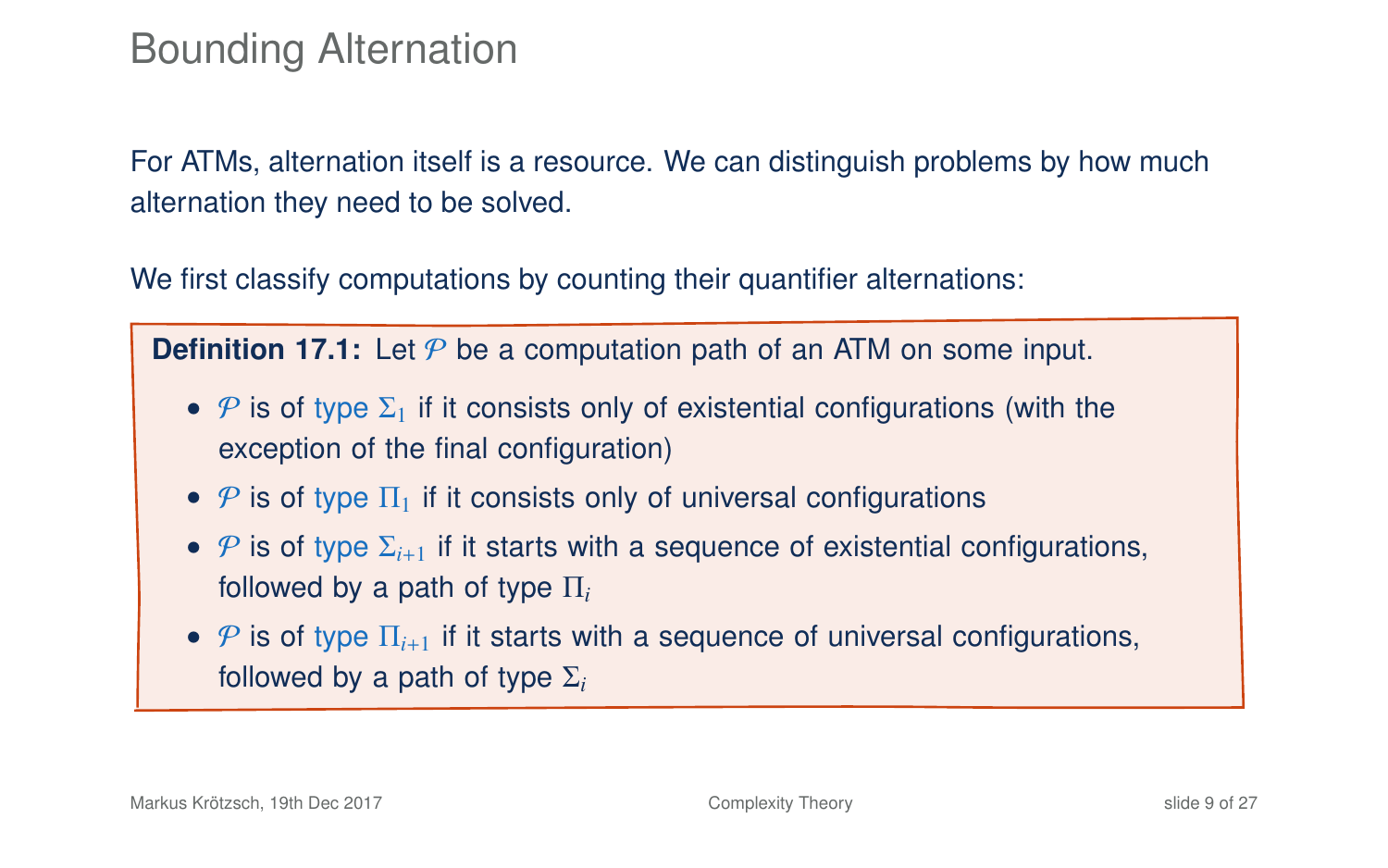### Alternation-Bounded ATMs

We apply alternation bounds to every computation path:

**Definition 17.2:** A Σ*<sup>i</sup>* Alternating Turing Machine is an ATM for which every computation path on every input is of type  $\Sigma_j$  for some  $j\le i.$ A Π*<sup>i</sup>* Alternating Turing Machine is an ATM for which every computation path on every input is of type  $\Pi_j$  for some  $j\leq i.$ 

Note that it's always ok to use fewer alternations (" $i \le i$ ") but computation has to start with the right kind of quantifier ( $\exists$  for  $\Sigma_i$  and  $\forall$  for  $\Pi_i$ ).

**Example 17.3:** A  $\Sigma_1$  ATM is simply an NTM.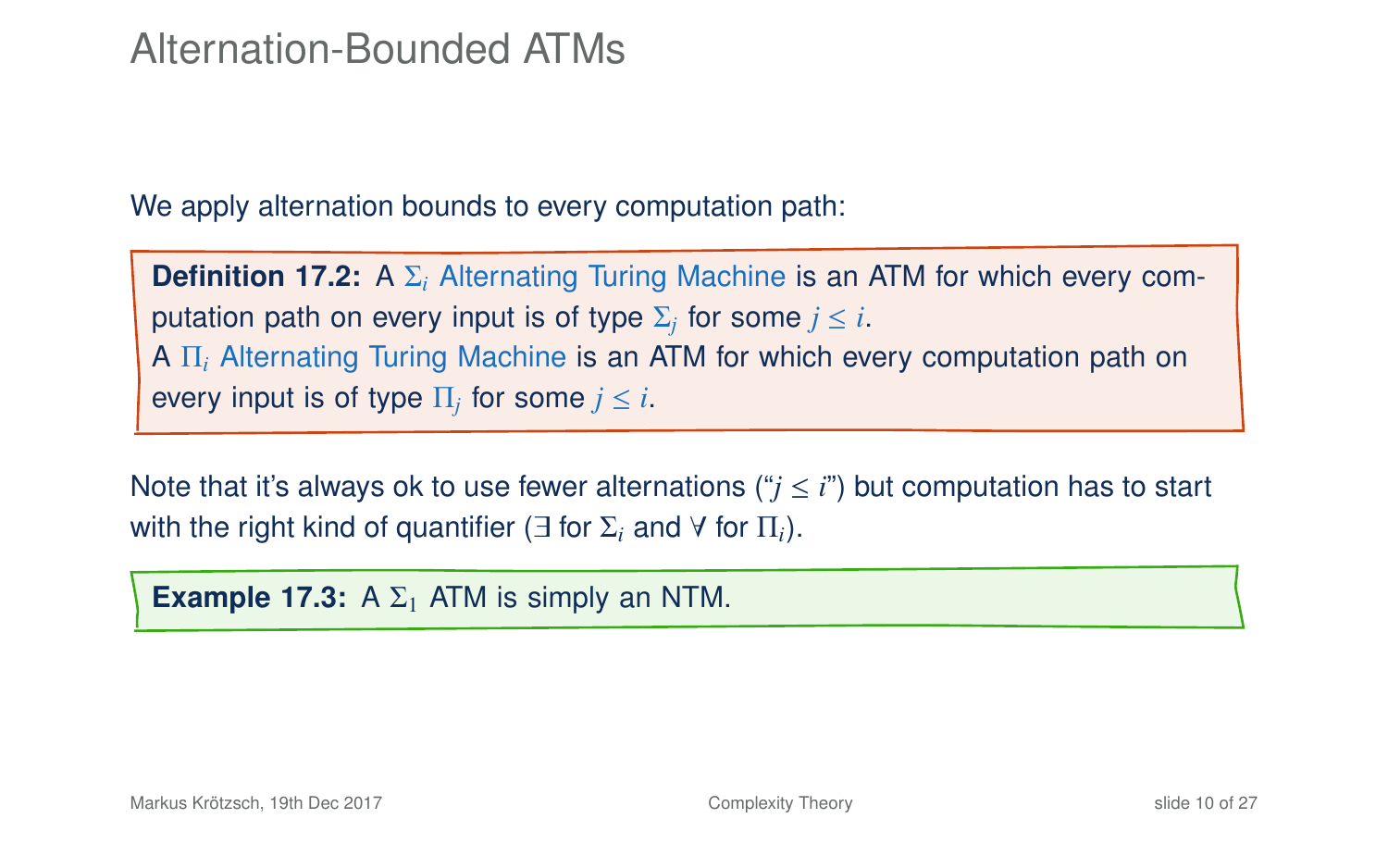We are interested in the power of ATMs that are both time/space-bounded and alternation-bounded:

**Definition 17.4:** Let  $f : \mathbb{N} \to \mathbb{R}^+$  be a function.  $\Sigma_i$ Time( $f(n)$ ) is the class of all languages that are decided by some  $O(f(n))$ -time bounded  $\Sigma_i$  ATM. The classes Π*i*Time(*f*(*n*)), Σ*i*Space(*f*(*n*)) and Π*i*Space(*f*(*n*)) are defined similarly.

The most popular classes of these problems are the alternation-bounded polynomial time classes:

$$
\Sigma_i \mathsf{P} = \bigcup_{d \ge 1} \Sigma_i \mathsf{Time}(n^d) \qquad \text{and} \qquad \Pi_i \mathsf{P} = \bigcup_{d \ge 1} \Pi_i \mathsf{Time}(n^d)
$$

Hardness for these classes is defined by polynomial many-one reductions as usual.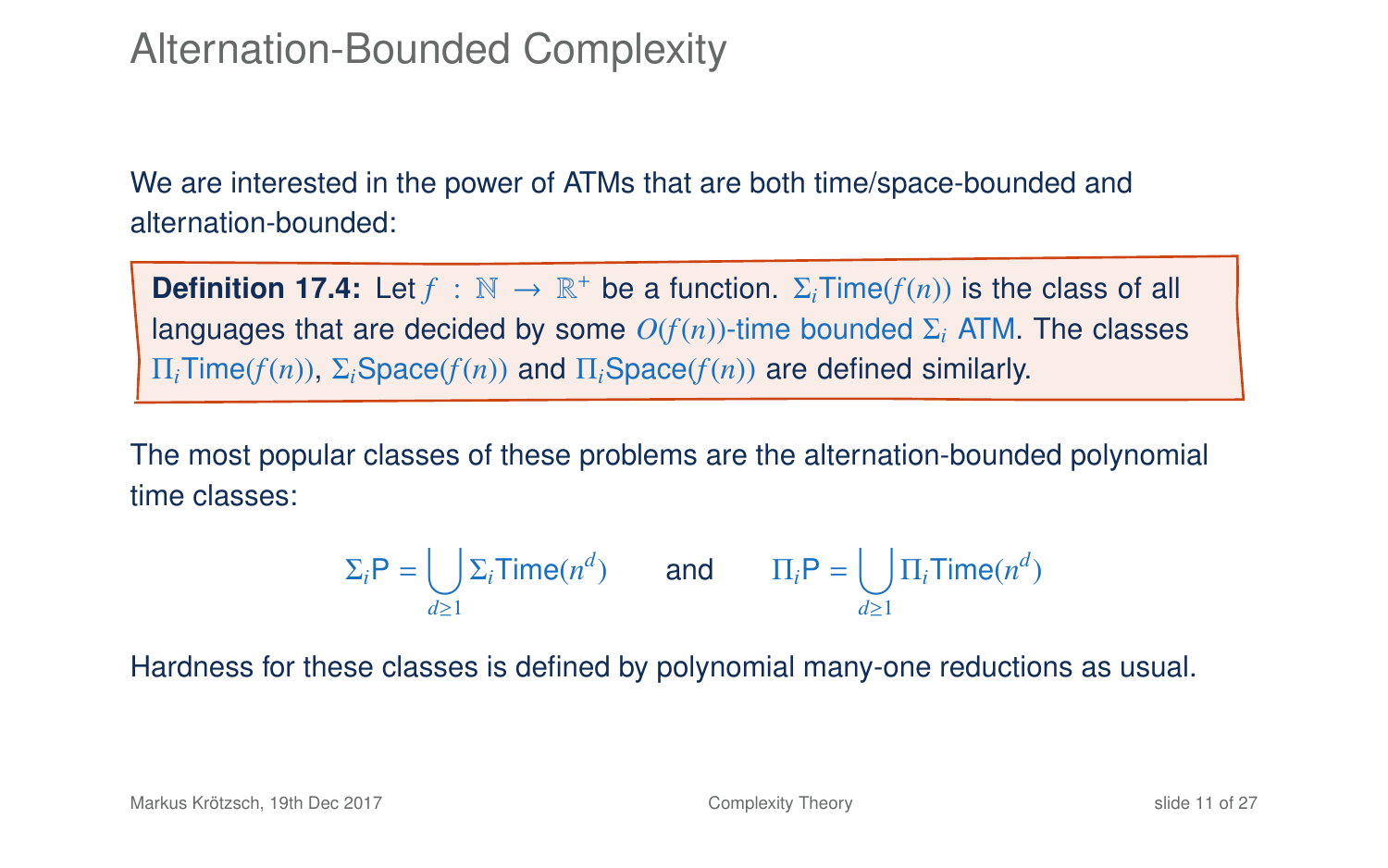### Basic Observations

**Theorem 17.5:**  $\Sigma_1 P = NP$  and  $\Pi_1 P = \text{coNP}$ .

**Proof:** Immediate from the definitions.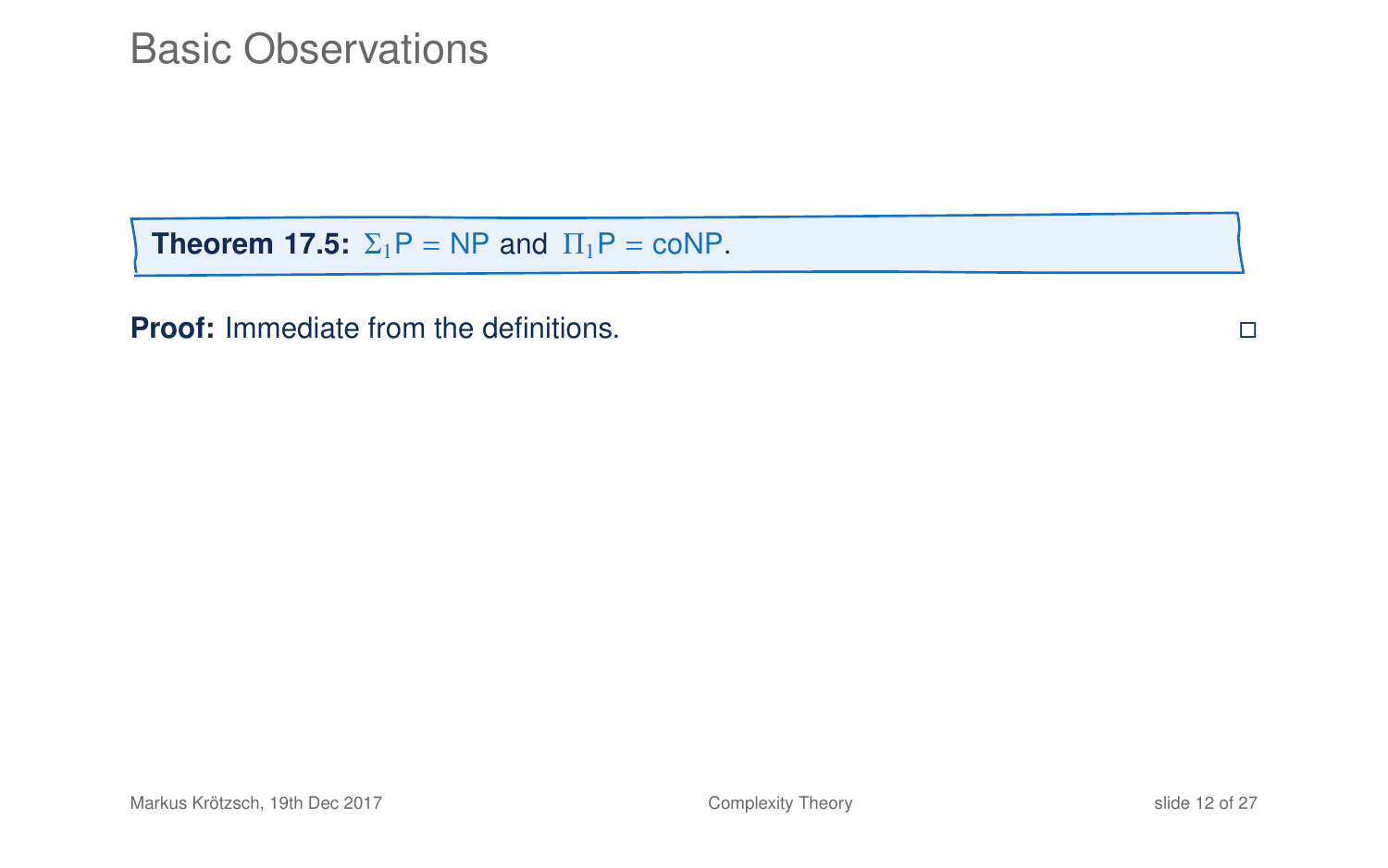### Basic Observations

**Theorem 17.5:**  $\Sigma_1P = NP$  and  $\Pi_1P = \text{coNP}$ .

**Proof:** Immediate from the definitions.

**Theorem 17.6:**  $\cos P = \prod_i P$  and  $\cos \Pi_i P = \sum_i P$ .

**Proof:** We observed previously that ATMs can be complemented by simply exchanging their universal and existential states. This does not affect the amount of time or space needed.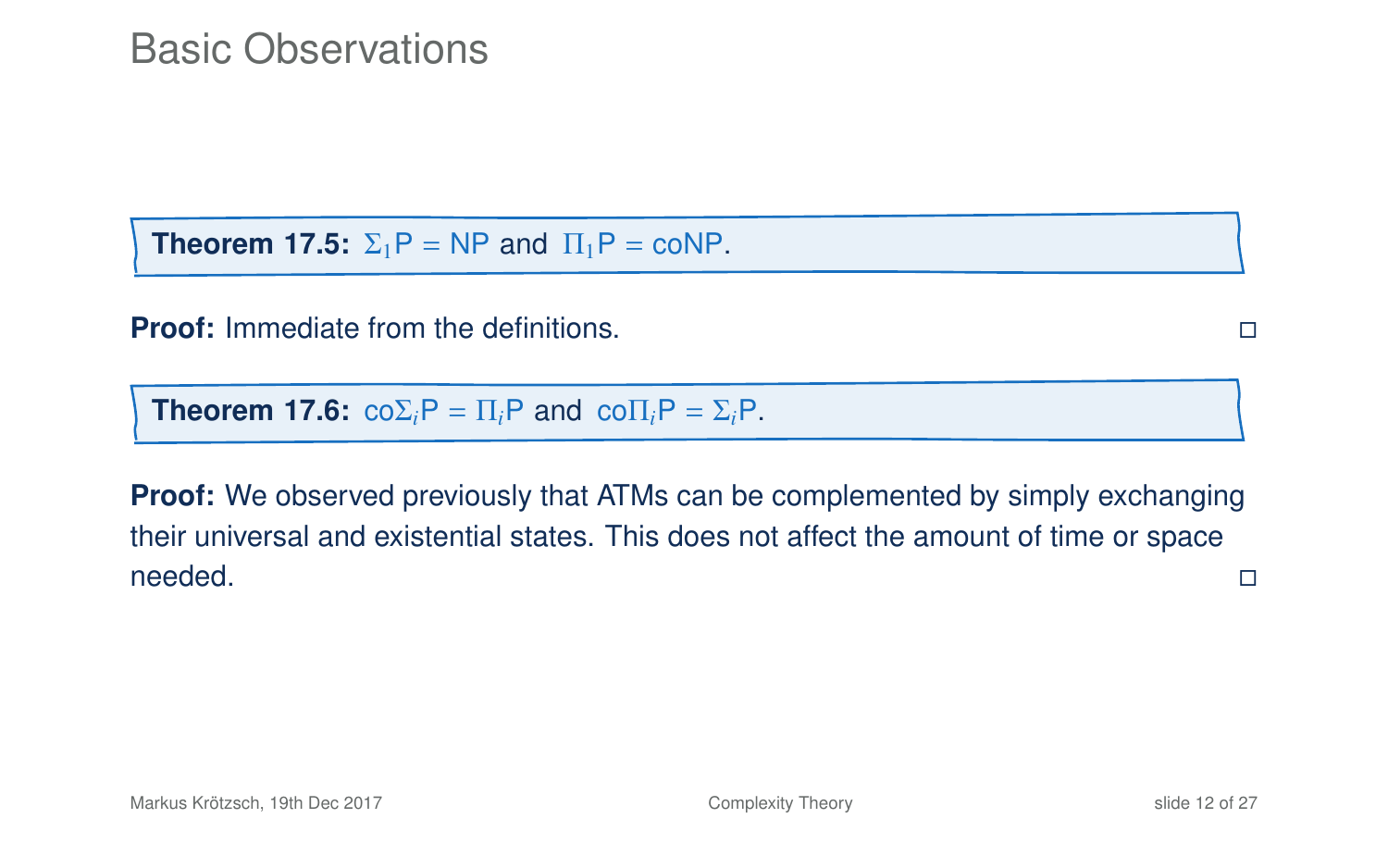# Example

#### **M**in**F**ormula

Input: A propositional formula  $\varphi$ . Problem: Is  $\varphi$  the shortest formula that is satisfied by the same assignments as  $\varphi$ ?

One can show that **M**INFORMULA is  $\Pi_2$ P-complete. Inclusion is easy:

```
01 MINFORMULA(formula \varphi) :<br>02 universally choose \nu
```
- 02 universally choose  $\psi :=$  formula shorter than  $\varphi$ <br>03 existentially quess *I* := assignment for variab
- 03 existentially guess  $\overline{I}$  := assignment for variables in  $\varphi$ <br>04 if  $\omega^I = \omega^I$  :

```
04 if \varphi^I = \psi^I :<br>05 roturn fol
```
- 05 return false
- 06 else :
- 07 return true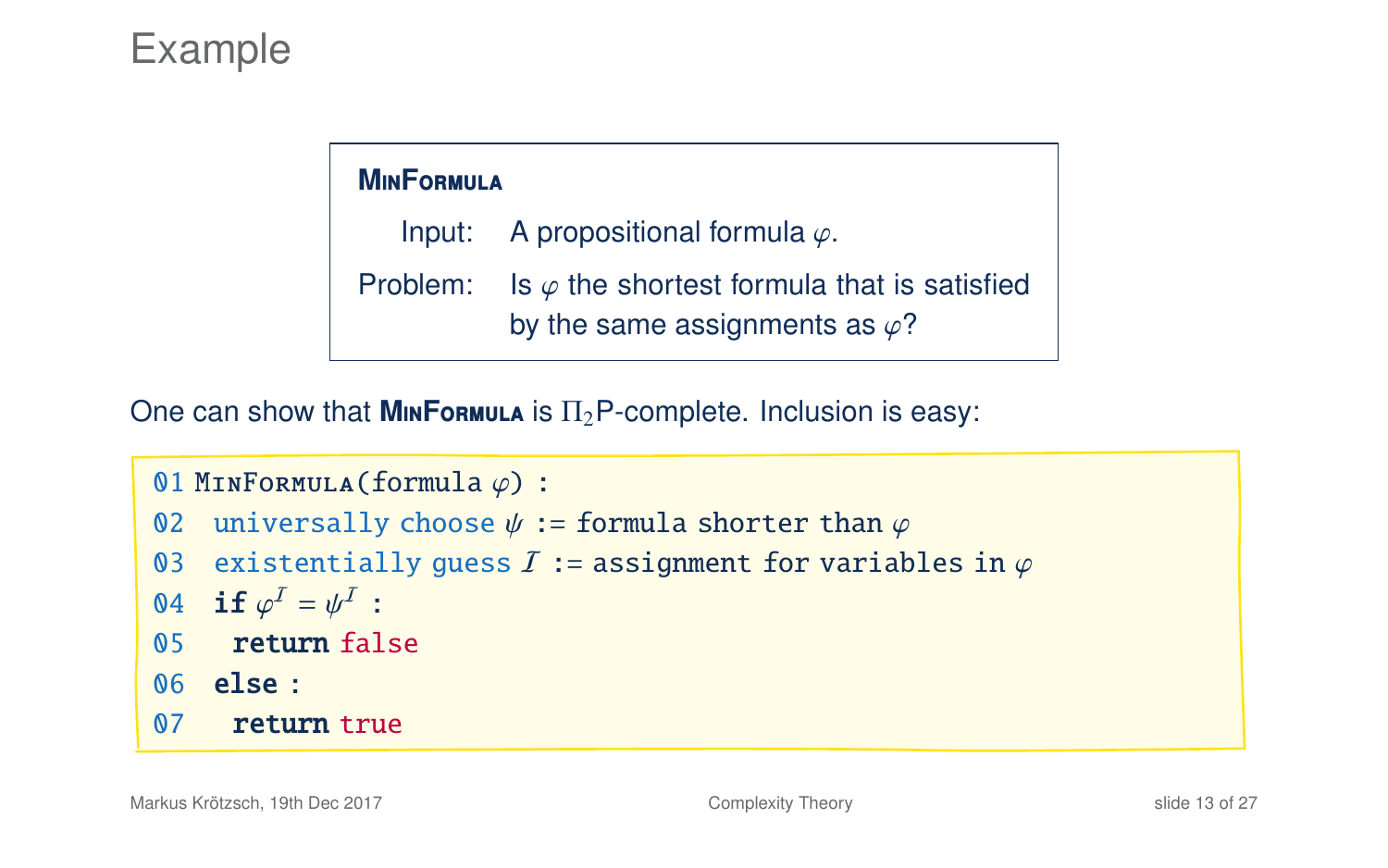## The Polynomial Hierarchy

Like for NP and coNP, we do not know if Σ*i*P equals Π*i*P or not. What we do know, however, is this:

**Theorem 17.7:** •  $\Sigma_i P \subset \Sigma_{i+1} P$  and  $\Sigma_i P \subset \Pi_{i+1} P$ •  $\Pi_i P \subseteq \Pi_{i+1} P$  and  $\Pi_i P \subseteq \Sigma_{i+1} P$ 

**Proof:** Immediate from the definitions.

Thus, the classes Σ*i*P and Π*i*P form a kind of hierarchy: the Polynomial (Time) Hierarchy. Its entirety is denoted PH:

$$
\mathsf{PH}:=\bigcup_{i\geq 1}\Sigma_i\mathsf{P}=\bigcup_{i\geq 1}\Pi_i\mathsf{P}
$$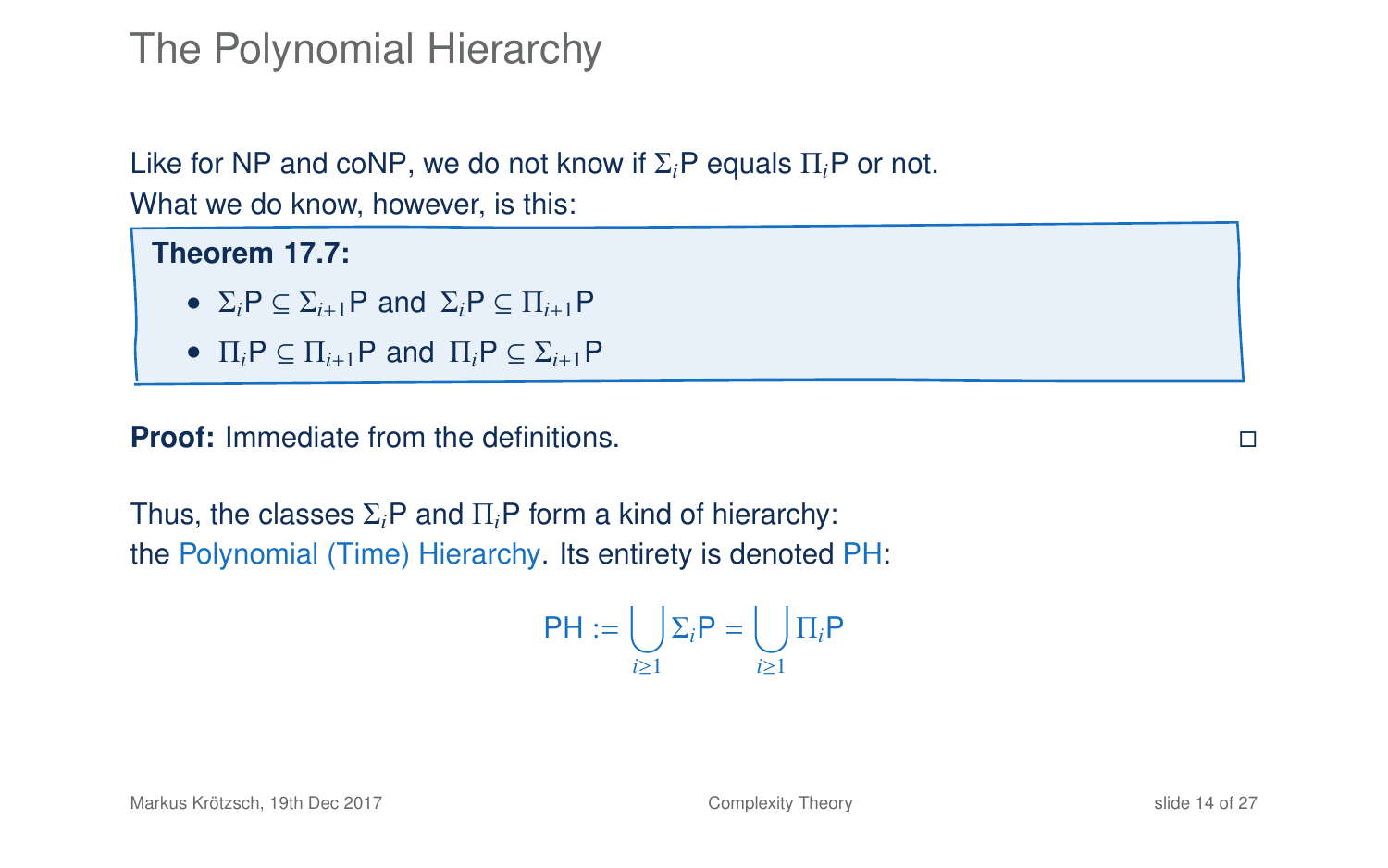### Problems in the Polynomial Hierarchy

The "typical" problems in the Polynomial Hierarchy are restricted forms of **T**rue **QBF**:

**T**rue Σ*k***QBF**

Input: A quantified Boolean formula  $\varphi$  with at most *k* quantifier alternations of the form  $\exists X_1^1, X_2^1, \cdots \forall X_1^2, X_2^2, \cdots \mathsf{O}_k X_1^k, X_2^k, \cdots \psi.$ Problem: Is  $\varphi$  true?

**T**rue Π*k***QBF** is defined analogously, using formulae with *k* quantifier alternations that start with ∀ rather than ∃.

**Theorem 17.8:** For every *k*, True Σ*k*QBF is Σ*k*P-complete and True Π*k*QBF is Π*k*P-complete.

**Note:** It is not known if there is any PH-complete problem.

Markus Krötzsch, 19th Dec 2017 [Complexity Theory](#page-0-0) slide 15 of 27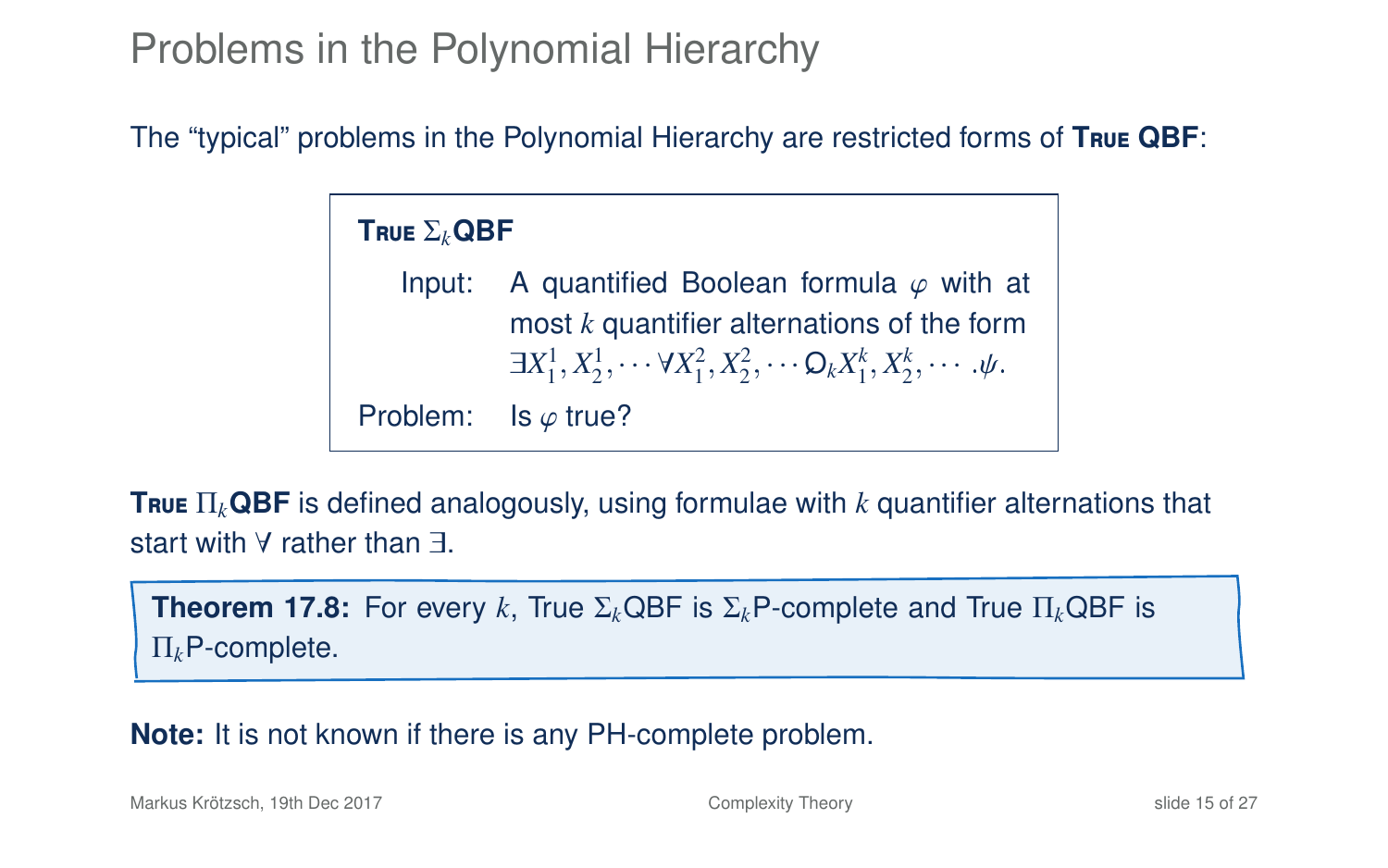# Alternative Views on the Polynomial Hierarchy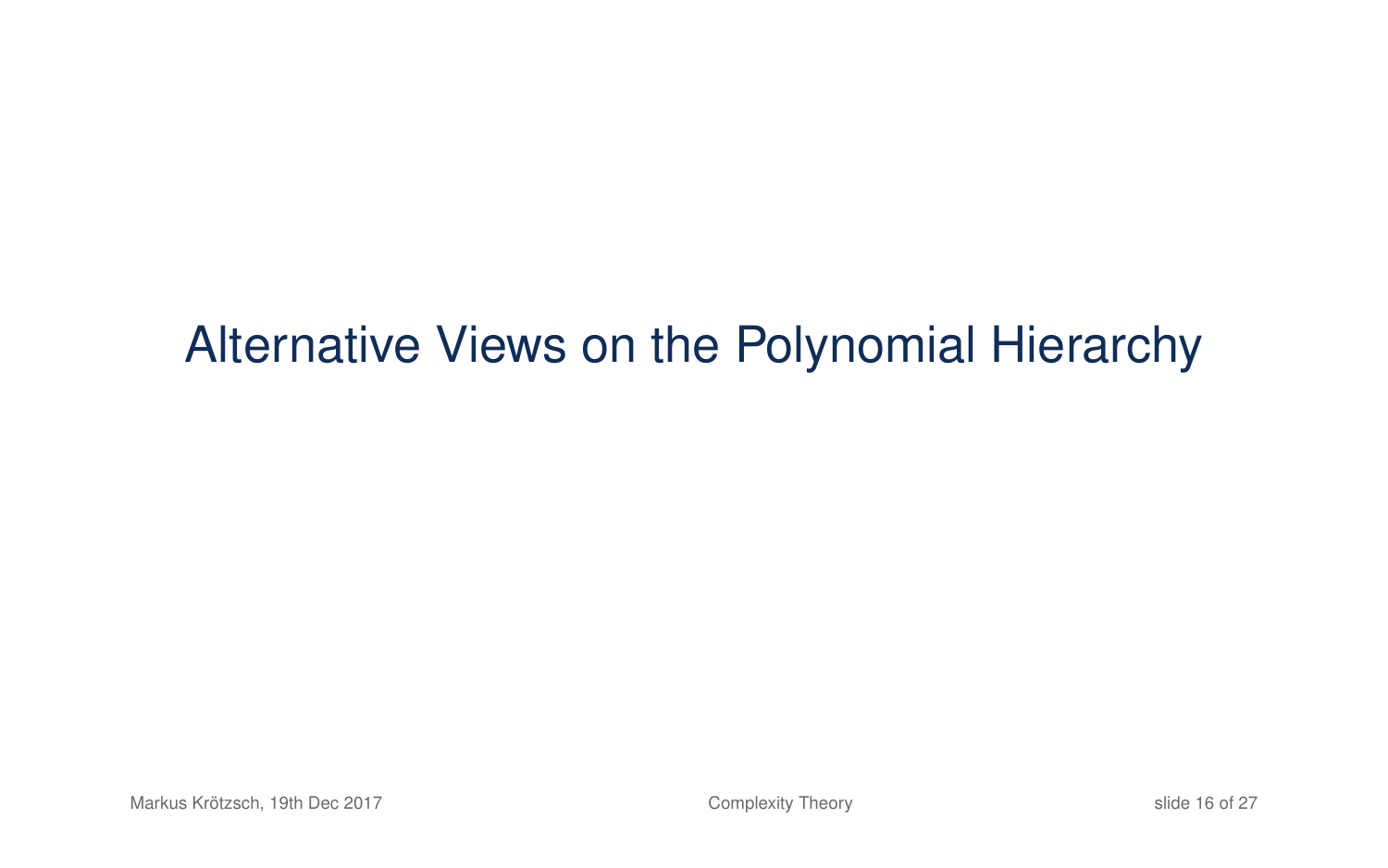### **Certificates**

For NP, we gave an alternative definition based on polynomial-time verifiers that use a given polynomial certificate (witness) to check acceptance. Can we extend this idea to alternation-bounded ATMs?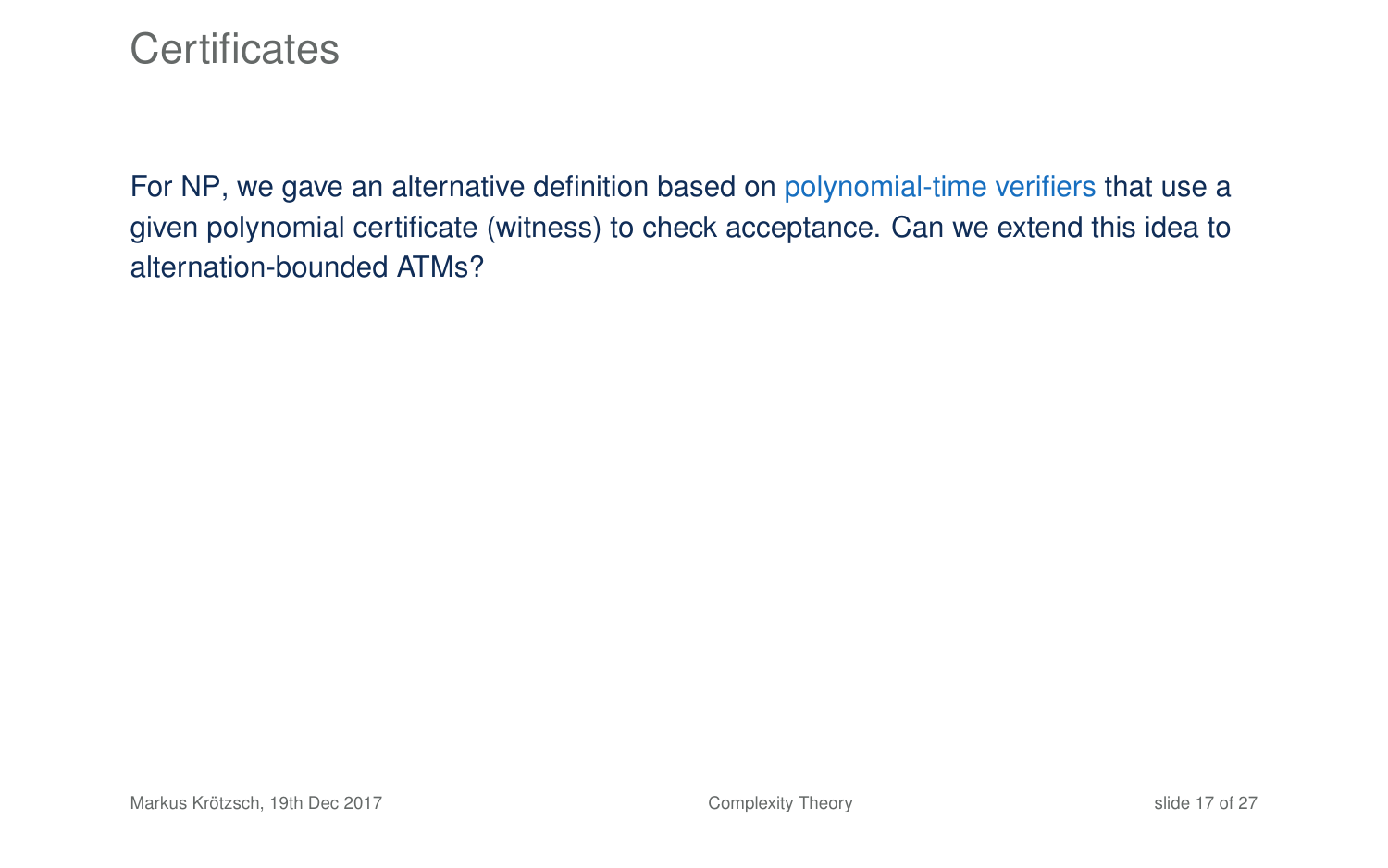### **Certificates**

For NP, we gave an alternative definition based on polynomial-time verifiers that use a given polynomial certificate (witness) to check acceptance. Can we extend this idea to alternation-bounded ATMs?

**Notation:** Given an input word w and a polynomial p, we write  $\exists P c$  as abbreviation for "there is a word *c* of length  $|c| \le p(|w|)$ ." Similarly for  $\forall P c$ .

We can rephrase our earlier characterisation of polynomial-time verifiers:

**L** ∈ NP iff there is a polynomial *p* and language **V** ∈ P such that

**L** =  $\{w \mid \exists^p c \text{ such that } (w \# c) \in \mathbf{V}\}\$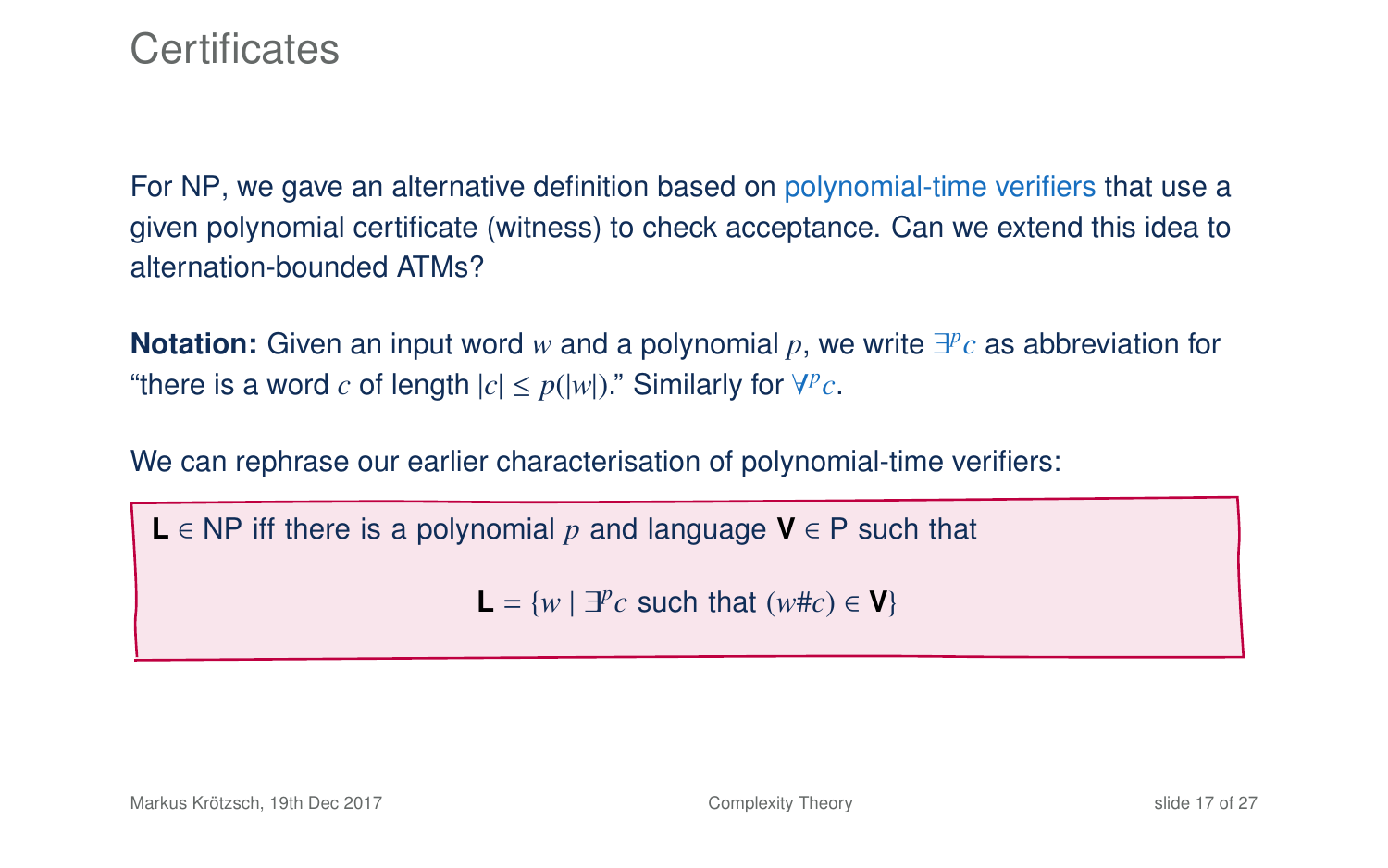## Certificates for bounded ATMs

**Theorem 17.9:**  $L \in \Sigma_k$ P iff there is a polynomial p and language  $V \in P$  such that

<span id="page-26-0"></span>**L** =  $\{w \mid \exists^p c_1 \, \forall^p c_2 \dots \mathcal{Q}_k^p c$ *k*<sup>*c*</sup>*k* such that (*w*#*c*<sub>1</sub>#*c*<sub>2</sub># . . . #*c*<sub>*k*</sub>) ∈ **V**}

where  $Q_k = \exists$  if k is odd, and  $Q_k = \forall$  if k is even.

An analoguous result holds for **L** ∈ Π*k*P.

#### **Proof sketch:**

 $\Rightarrow$ : Similar as for NP. Use  $c_i$  to encode the non-deterministic choices of the ATM. With all choices given, the acceptance on the specified path can be checked in polynomial time. ⇐: Use an ATM to implement the certificate-based definition of **L**, by using universal and existential choices to guess the certificate before running a polynomial time verifier.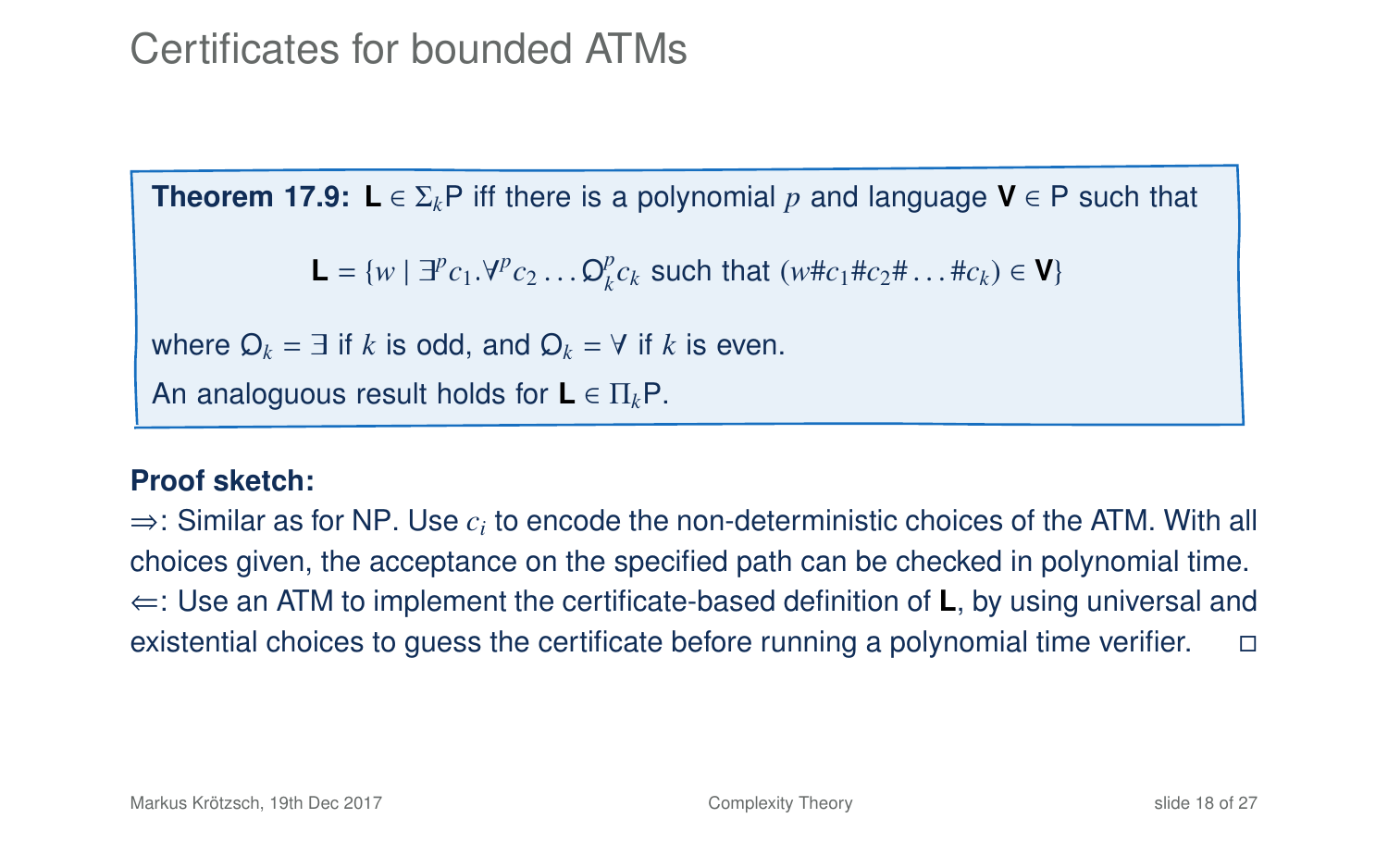### Oracles (Revision)

Recall how we defined oracle TMs:

**Definition 3.15:** An Oracle Turing Machine (OTM) is a Turing machine M with a special tape, called the oracle tape, and distinguished states  $q_2$ ,  $q_{\text{ves}}$ , and  $q_{\text{no}}$ . For a language  $O$ , the oracle machine  $M^O$  can, in addition to the normal TM operations, do the following:

Whenever  $M^{\mathbf{0}}$  reaches  $q_2$ , its next state is  $q_{\text{ves}}$  if the content of the oracle tape is in  $\mathbf{O}$ , and  $q_{\text{no}}$  otherwise.

Let C be a complexity class:

- For a language **O**, we write C<sup>**O**</sup> for the class of all problems that can be solved by a C-TM with oracle **O**.
- For a complexity class O, we write  $C^{\circ}$  for the class of all problems that can be solved by a C-TM with an oracle from class O.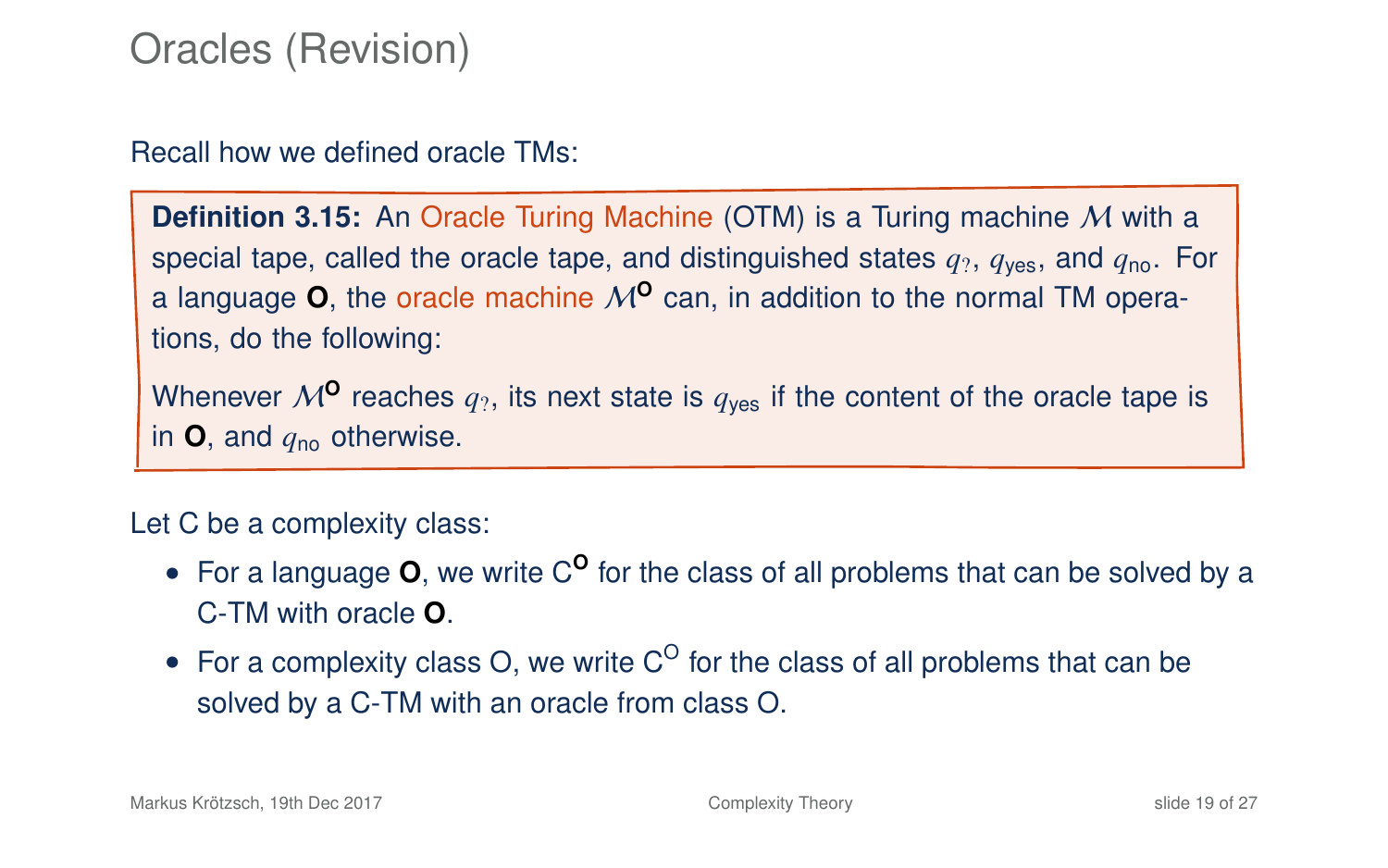# The Polynomial Hierarchy – Alternative Definition

We recursively define the following complexity classes:

**Definition 17.10:**

- $\Sigma_0^P := P$  and  $\Sigma_{k+1}^P := NP^{\Sigma_k^P}$
- $\Pi_0^{\mathsf{P}} := \mathsf{P}$  and  $\Pi_{k+1}^{\mathsf{P}} := \mathsf{coNP}^{\Pi_k^{\mathsf{P}}}$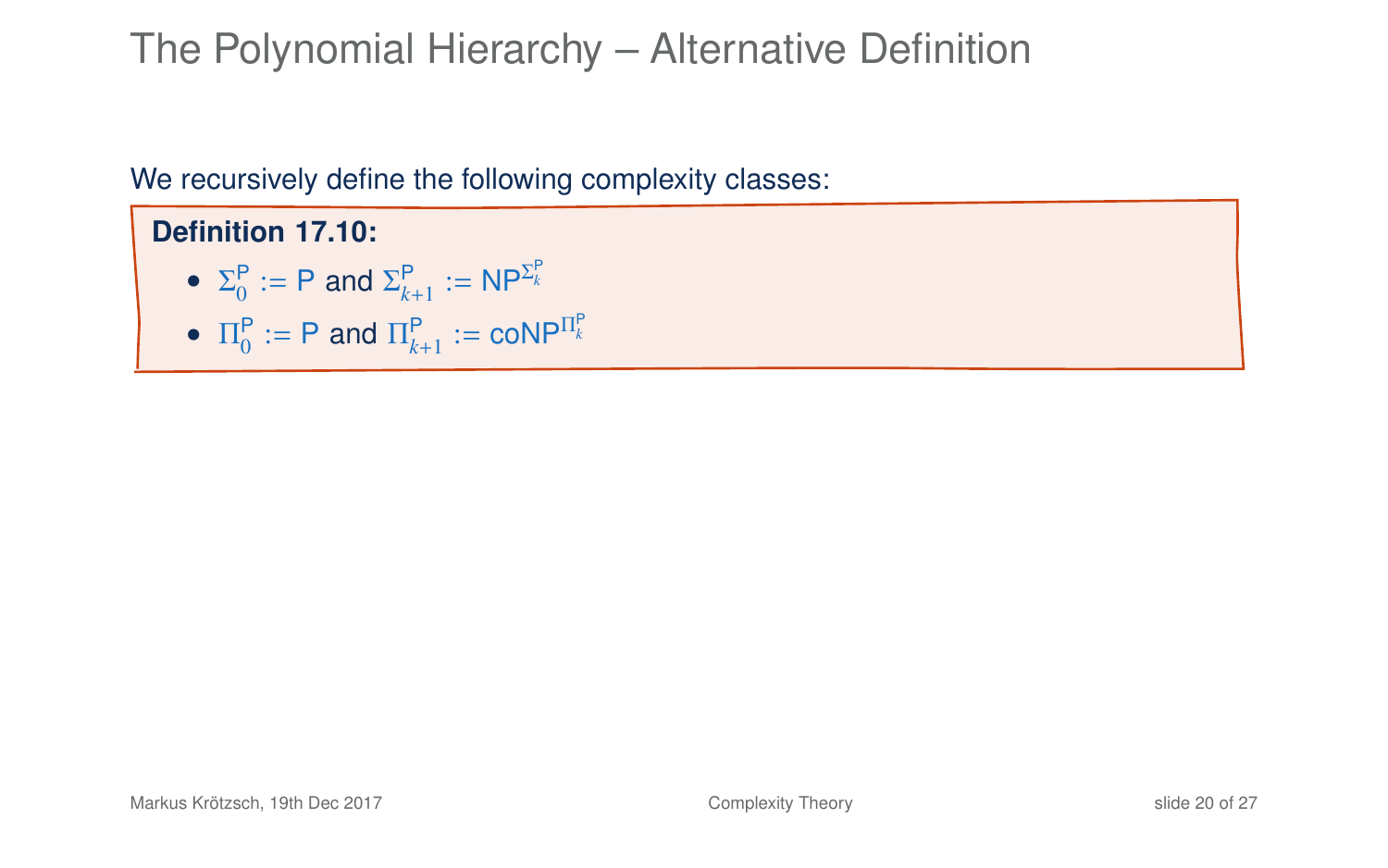# The Polynomial Hierarchy – Alternative Definition

We recursively define the following complexity classes:

**Definition 17.10:** •  $\Sigma_0^P := P$  and  $\Sigma_{k+1}^P := NP^{\Sigma_k^P}$ •  $\Pi_0^{\mathsf{P}} := \mathsf{P}$  and  $\Pi_{k+1}^{\mathsf{P}} := \mathsf{coNP}^{\Pi_k^{\mathsf{P}}}$ 

#### **Remark:**

Complementing an oracle (language/class) does not change expressivity: we can just swap states  $q_{\sf yes}$  and  $q_{\sf no}$ . Therefore  $\Sigma_{k+1}^{\sf P} = {\sf N}{\sf P}^{\Pi_k^{\sf P}}$  and  $\Pi_{k+1}^{\sf P} := {\sf co}{\sf N}{\sf P}^{\Sigma_k^{\sf P}}.$ 

Hence, we can also see that  $\Sigma_k^P = \text{co}\Pi_k^P$ .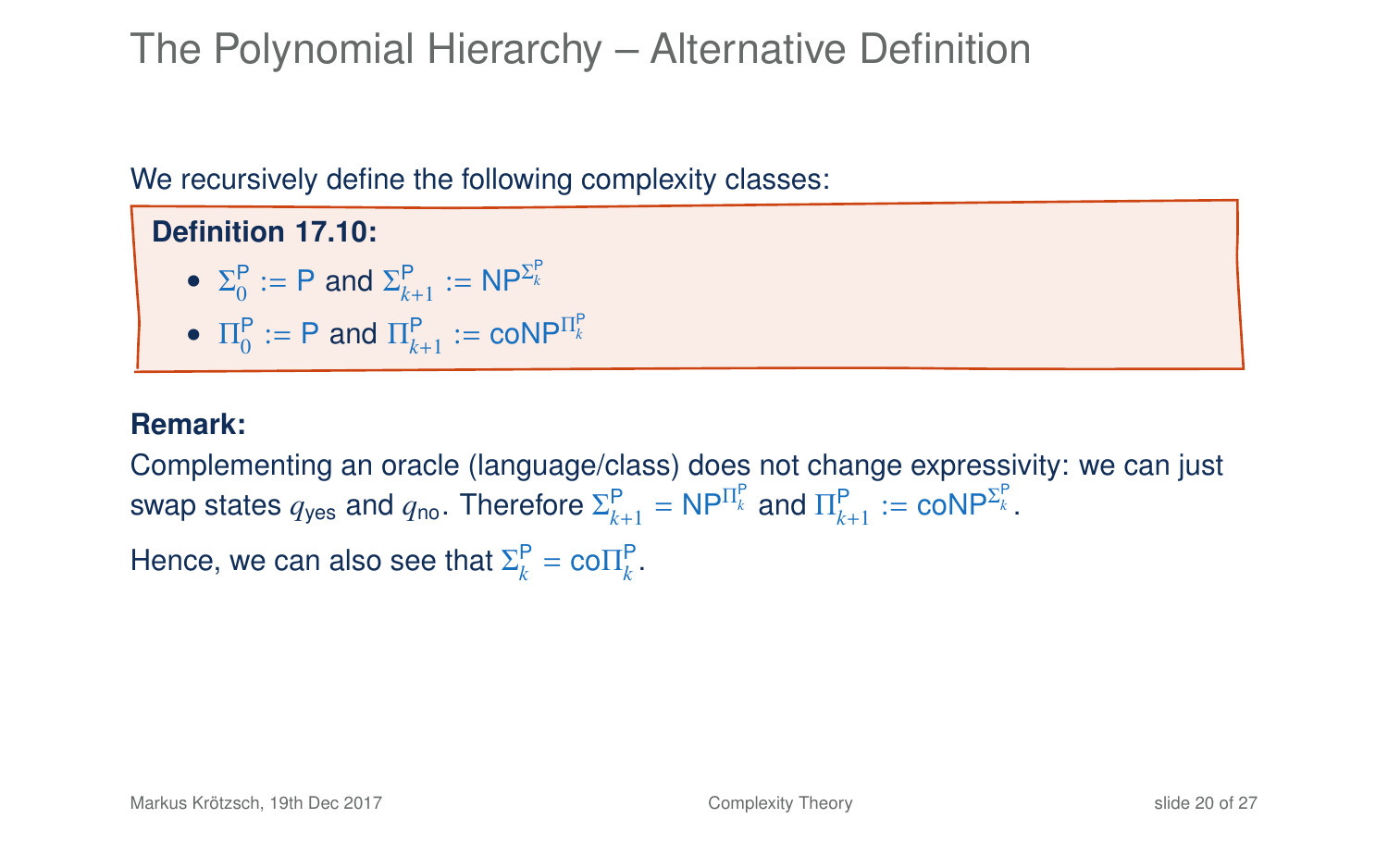# The Polynomial Hierarchy – Alternative Definition

We recursively define the following complexity classes:

**Definition 17.10:** •  $\Sigma_0^P := P$  and  $\Sigma_{k+1}^P := NP^{\Sigma_k^P}$ •  $\Pi_0^{\mathsf{P}} := \mathsf{P}$  and  $\Pi_{k+1}^{\mathsf{P}} := \mathsf{coNP}^{\Pi_k^{\mathsf{P}}}$ 

#### **Remark:**

Complementing an oracle (language/class) does not change expressivity: we can just swap states  $q_{\sf yes}$  and  $q_{\sf no}$ . Therefore  $\Sigma_{k+1}^{\sf P} = {\sf N}{\sf P}^{\Pi_k^{\sf P}}$  and  $\Pi_{k+1}^{\sf P} := {\sf co}{\sf N}{\sf P}^{\Sigma_k^{\sf P}}.$ 

Hence, we can also see that  $\Sigma_k^P = \text{co}\Pi_k^P$ .

#### **Question:**

How do these relate to our earlier definitions of the PH classes?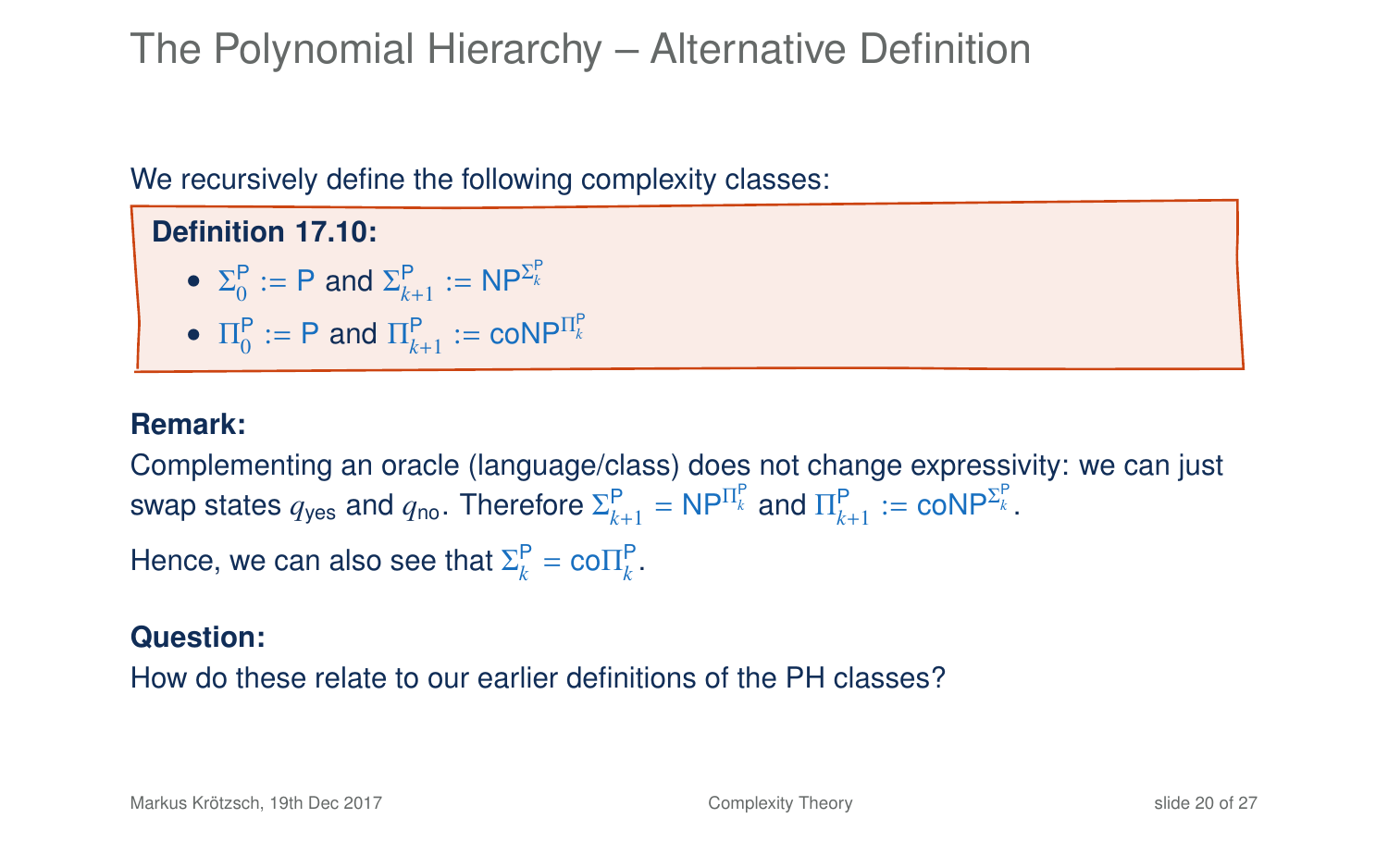### Oracle TMs vs. ATMs

It turns out that this new definition leads to a familiar class of problems:<sup>1</sup>

**Theorem 17.11:** For  $k \geq 1$ , we have  $\Sigma_k^{\mathsf{P}} = \Sigma_k \mathsf{P}$  and  $\Pi_k^{\mathsf{P}} = \Pi_k \mathsf{P}$ .

**Proof:** We only prove the case  $\Sigma_k^P = \Sigma_k P$  – the other follows by complementation. The proof is by induction on *k*.

**Base case:** *k* = 1. The claim follows since  $\Sigma_1^P = NP^P = NP$  and  $\Sigma_1P = NP$  (as noted before).

<sup>1</sup>Because of this result, both of our notations are used interchangeably in the literature, independently of the definition used.

Markus Krötzsch, 19th Dec 2017 [Complexity Theory](#page-0-0) slide 21 of 27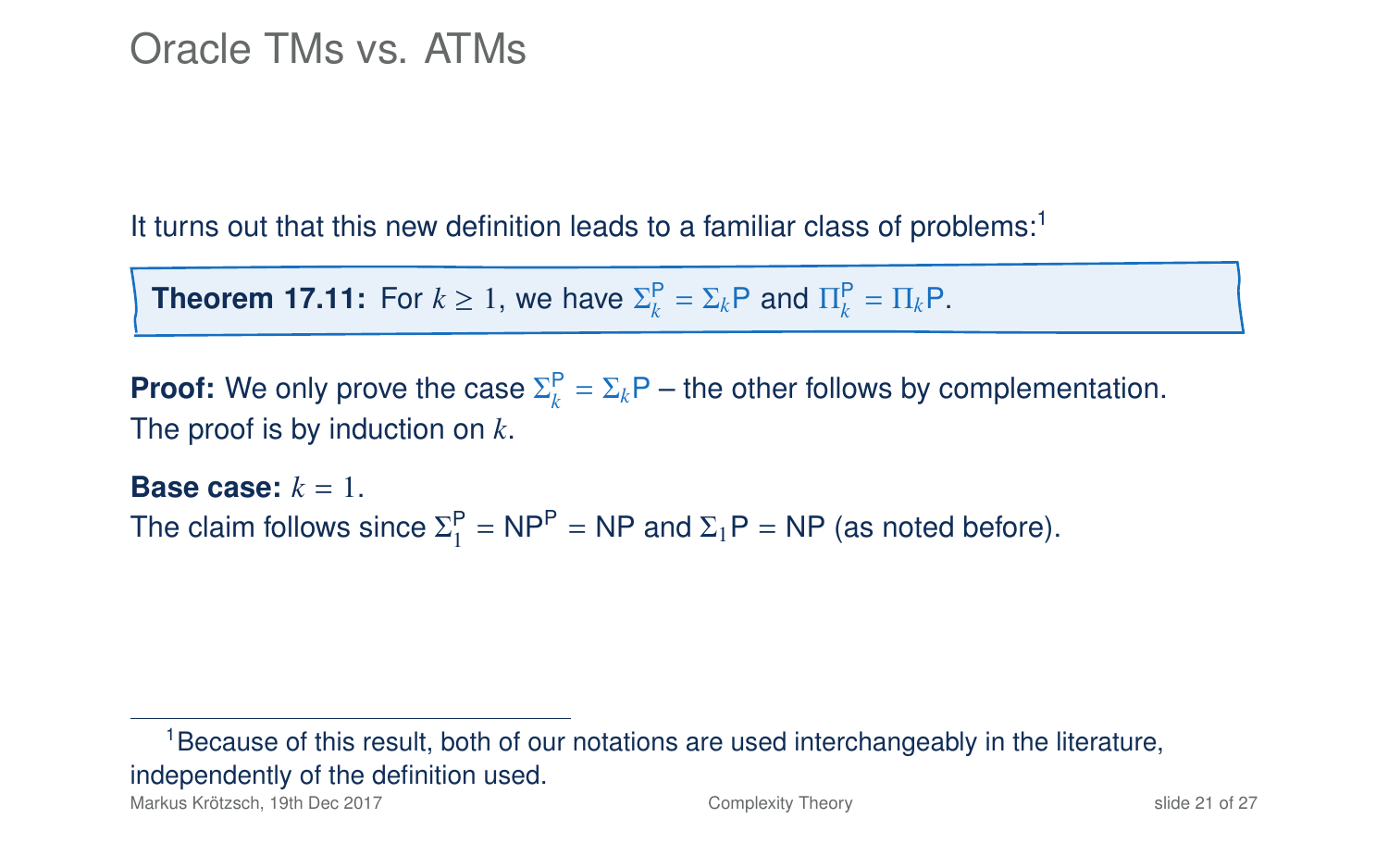### Oracle TMs vs. ATMs (2)

**Induction step:** assume the claim holds for *k*. We show  $\Sigma_{k+1}^{\mathsf{P}} = \Sigma_{k+1} \mathsf{P}$ .

"⊇" Assume **L** ∈ Σ*<sup>k</sup>*+1P.

- By Theorem 17[.9,](#page-26-0) for some language **V** ∈ P and polynomial *p*: **L** =  $\{w \mid \exists^p c_1 \, \forall^p c_2 \dots \mathcal{Q}_k^p c_k\}$ *k*<sup>*c*</sup>*k* such that (*w*#*c*<sub>1</sub>#*c*<sub>2</sub># . . . #*c*<sub>*k*</sub>) ∈ **V**}
- By Theorem 17[.9,](#page-26-0) the following defines a language in  $\Pi_k$ P: **L**<sup>'</sup> := { $(w \# c_1) | \forall^{p} c_2 ... \mathcal{Q}_{k}^{p} c_{k}$ *k*<sup>*c*</sup>*k* such that (*w*#*c*<sub>1</sub>#*c*<sub>2</sub># . . . #*c*<sub>*k*</sub>) ∈ **V**}.
- The following algorithm in NP**<sup>L</sup>** 0 decides **L**: on input *w*, non-deterministically guess *c*1; then check  $(w \# c_1) \in L'$  using the L' oracle

• By induction,  $L' \in \Pi_k^P$ . Hence, the algorithm runs in  $NP^{\Pi_k^P} = NP^{\Sigma_k^P} = \Sigma_{k+1}^P$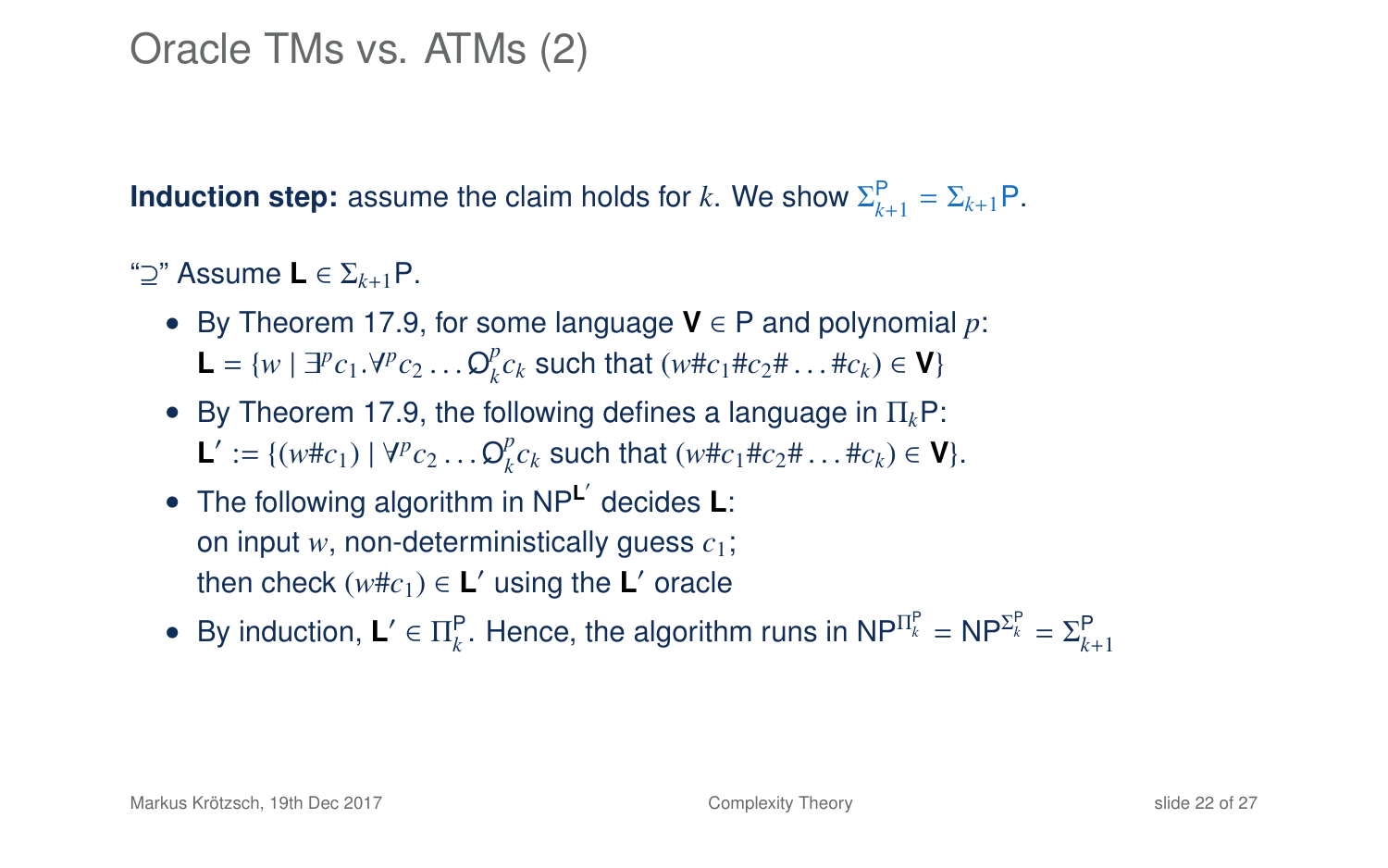### Oracle TMs vs. ATMs (3)

**Induction step:** assume the claim holds for *k*. We show  $\Sigma_{k+1}^{\mathsf{P}} = \Sigma_{k+1} \mathsf{P}$ .

"⊆" Assume **L** ∈ Σ P *k*+1 .

- There is an  $\Sigma_{k+1}^{\mathsf{P}}$ -TM M that accepts **L**, using an oracle  $\mathbf{O} \in \Sigma_{k}^{\mathsf{P}}$ .
- By induction,  $\mathbf{O} \in \Sigma_k$ P and thus  $\bar{\mathbf{O}} \in \Pi_k$ P for its complement
- For an Σ*<sup>k</sup>*+1P algorithm, first guess (and verify) an accepting path of M including results of all oracle queries.
- Then universally branch to verify all quessed oracle queries:
	- $\overline{ }$  − For queries *w* ∈ **O** with guessed answer "no", use Π<sub>*k*</sub>P check for *w* ∈ **Ō**
	- For queries *w* ∈ **O** with guessed answer "yes", use Π*k*−1P check for  $(w \# c_1)$  ∈  $\mathbf{O}'$ , where  $\mathbf{O}'$  is constructed as in the ⊇-case, and  $c_1$  is guessed in the first ∃-phase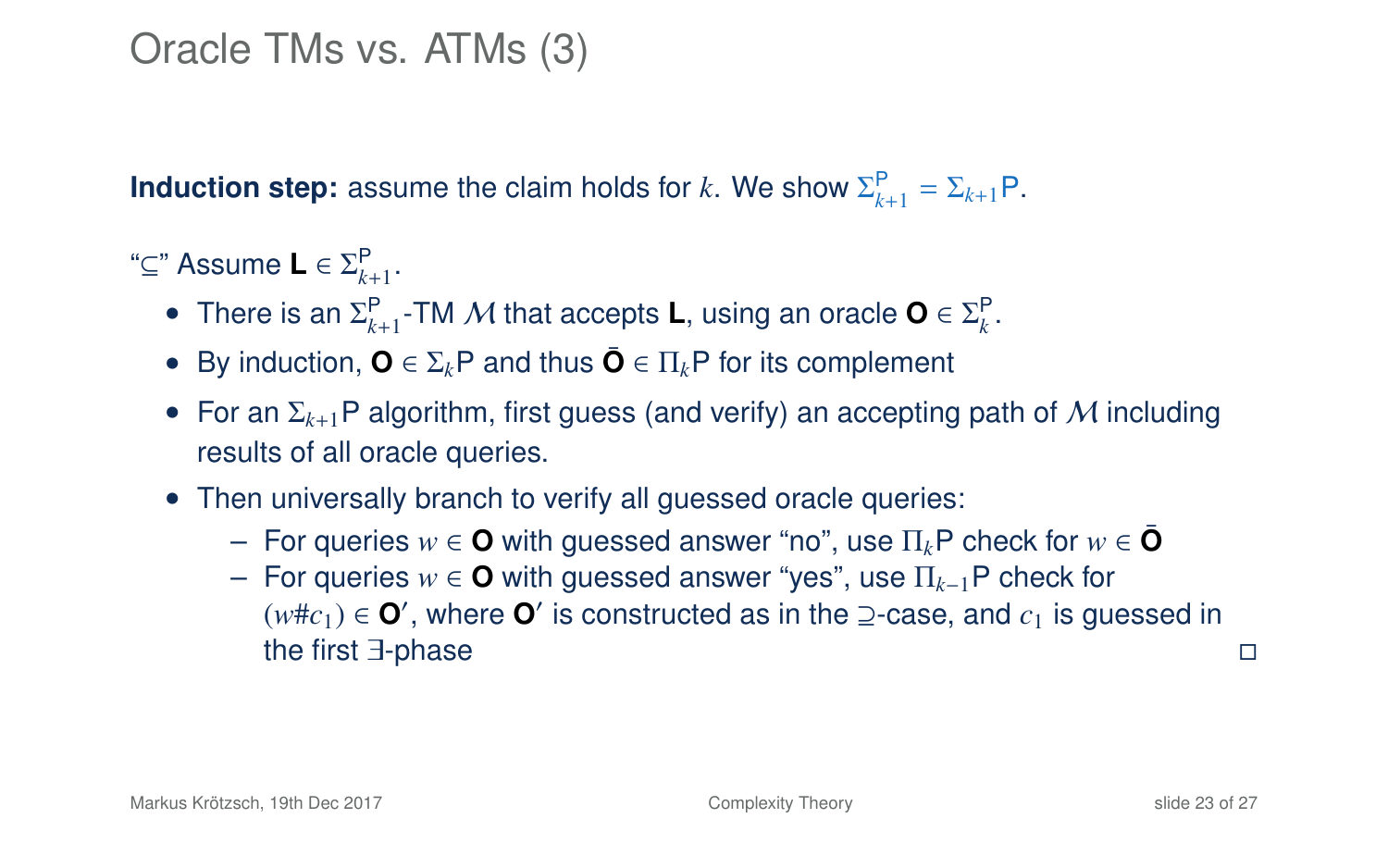### More Classes in PH

We defined  $\Sigma_k^{\mathsf{P}}$  and  $\Pi_k^{\mathsf{P}}$  by relativising NP and coNP with oracles. What happens if we start from P instead?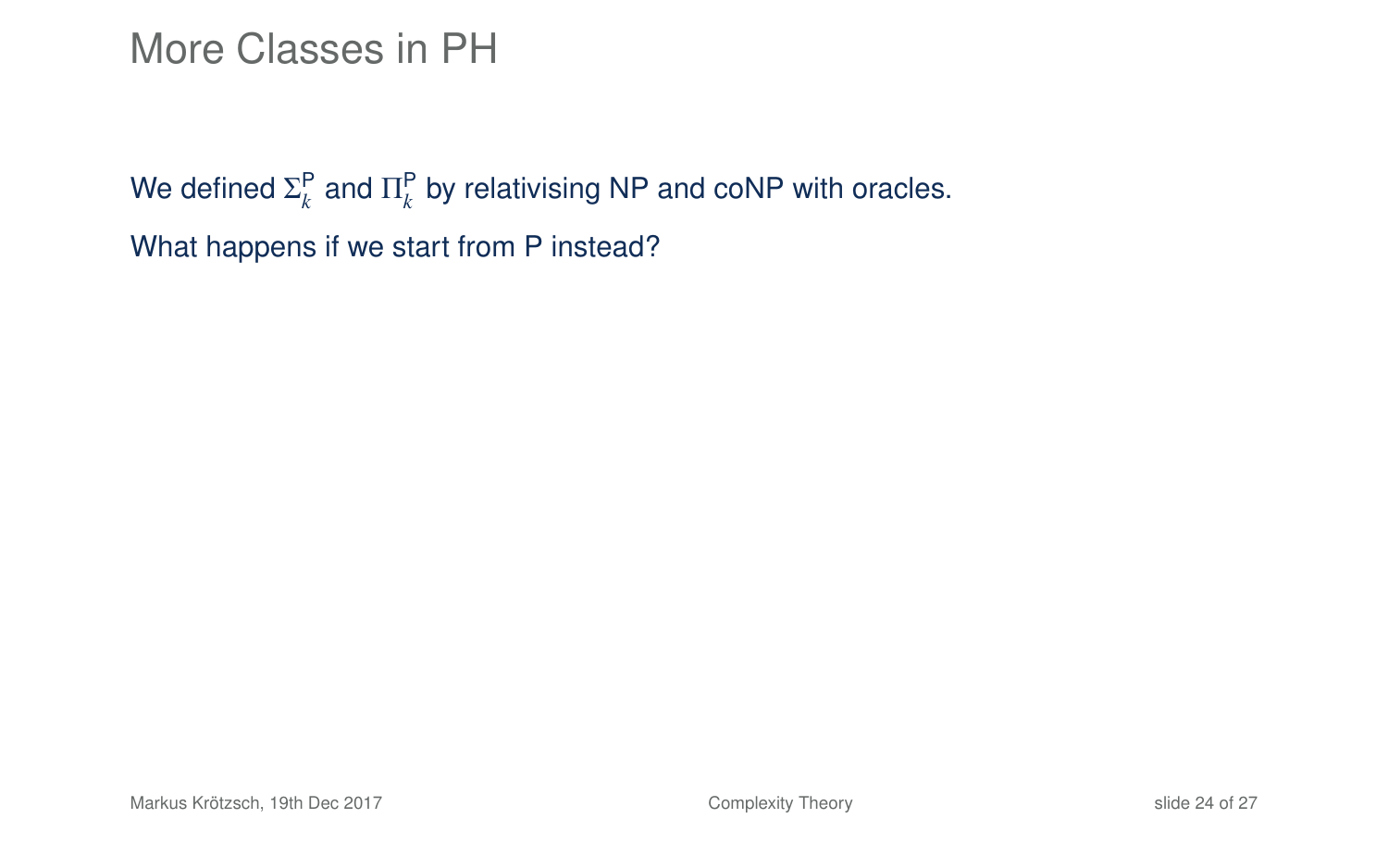### More Classes in PH

We defined  $\Sigma_k^{\mathsf{P}}$  and  $\Pi_k^{\mathsf{P}}$  by relativising NP and coNP with oracles.

What happens if we start from P instead?

**Definition 17.12:**  $\Delta_0^P := P$  and  $\Delta_{k+1}^P := P^{\Sigma_k^P}$ .

Some immediate observations:

•  $\Delta_1^P = P^P = P$ 

• 
$$
\Delta_2^P = P^{NP} = P^{coNP}
$$

- $\Delta_k^P \subseteq \Sigma_k^P$  (since P  $\subseteq$  NP) and  $\Delta_k^P \subseteq \Pi_k^P$  (since P  $\subseteq$  coNP)
- $\Sigma_k^{\mathsf{P}} \subseteq \Delta_{k+1}^{\mathsf{P}}$  and  $\Pi_k^{\mathsf{P}} \subseteq \Delta_{k+1}^{\mathsf{P}}$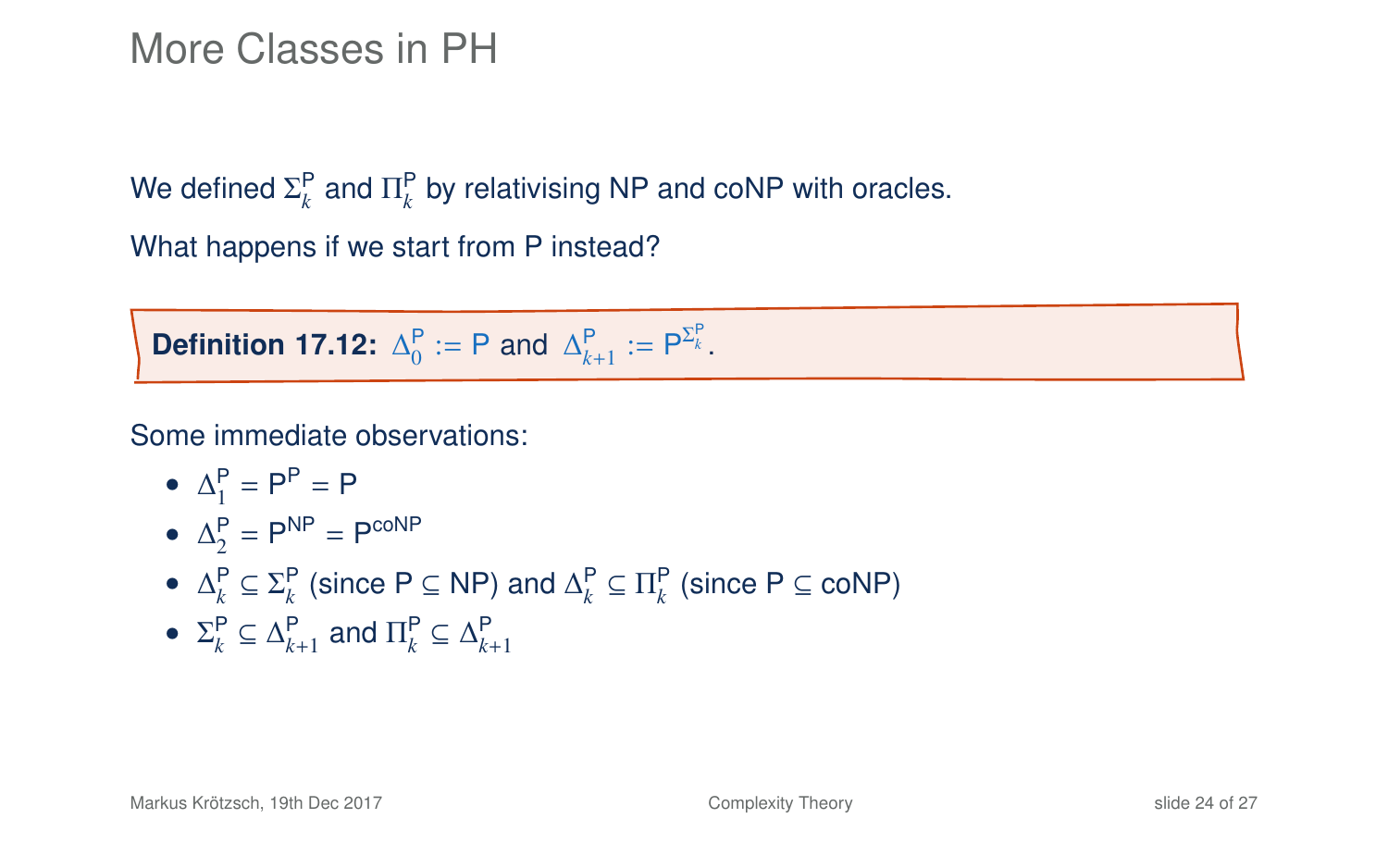#### Problems for  $\Delta_k^{\mathsf{P}}$ *k* ?

∆<sup>P</sup> seems to be less common in practice, but there are some known complete problems for  $P^{NP} = \Delta_2^P$ :

**<sup>U</sup>**niquely **<sup>O</sup>**ptimal **TSP** [Papadimitriou, JACM 1984]

Input: Undirected graph *G* with edge weights (distances).

Problem: Is there exactly one shortest travelling salesman tour on *G*?

**<sup>D</sup>**ivisible **TSP** [Krentel, JCSS 1988]

Input: Undirected graph *G* with edge weights; number *k*.

Problem: Is the shortest travelling salesman tour on *G* divisible by *k*?

**ODD FINAL SAT** [Krentel, JCSS 1988]

Input: Propositional formula  $\varphi$  with *n* variables.

Problem: Is  $X_n$  true in the lexicographically last assignment satisfying  $\varphi$ ?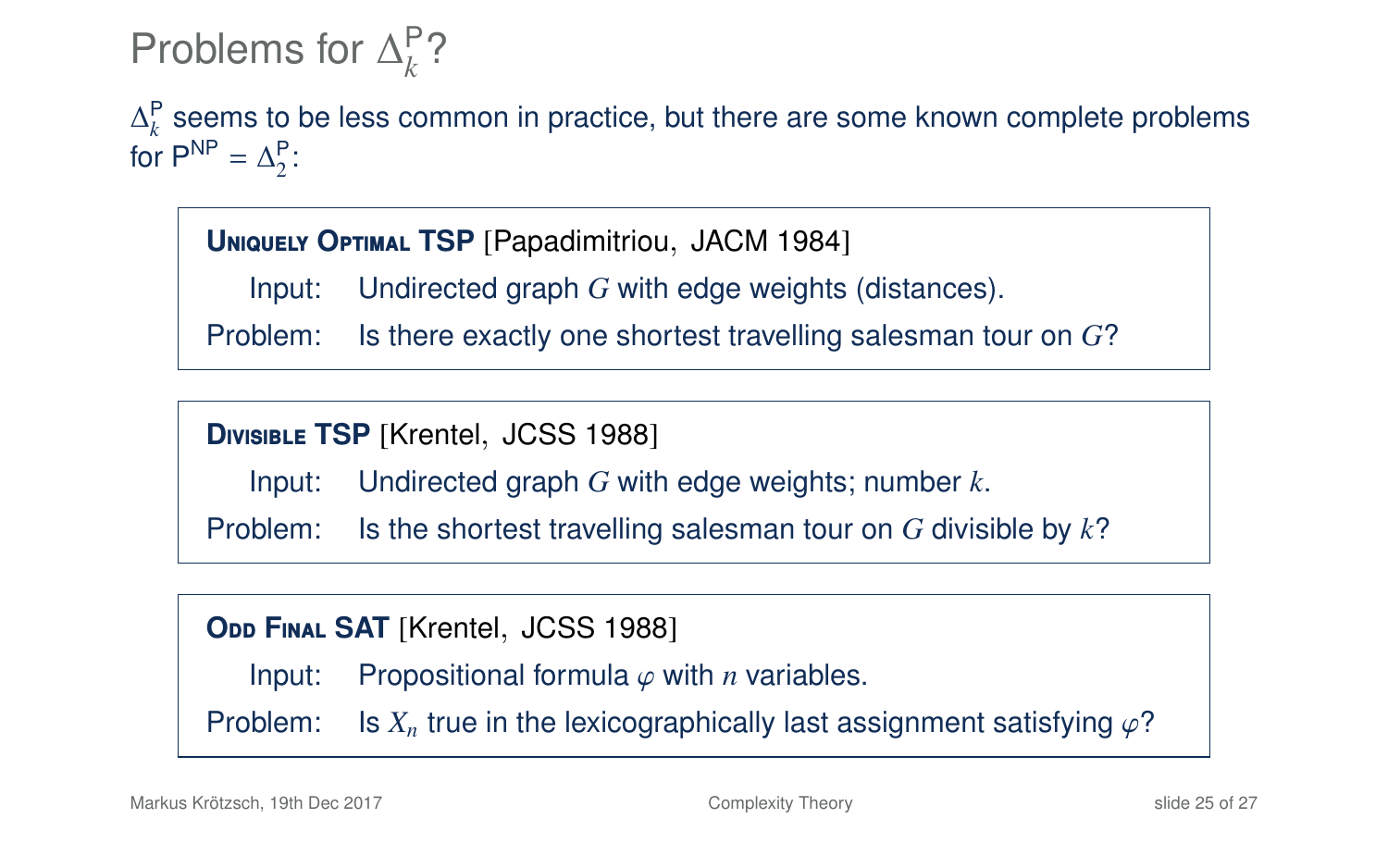**Questions:**

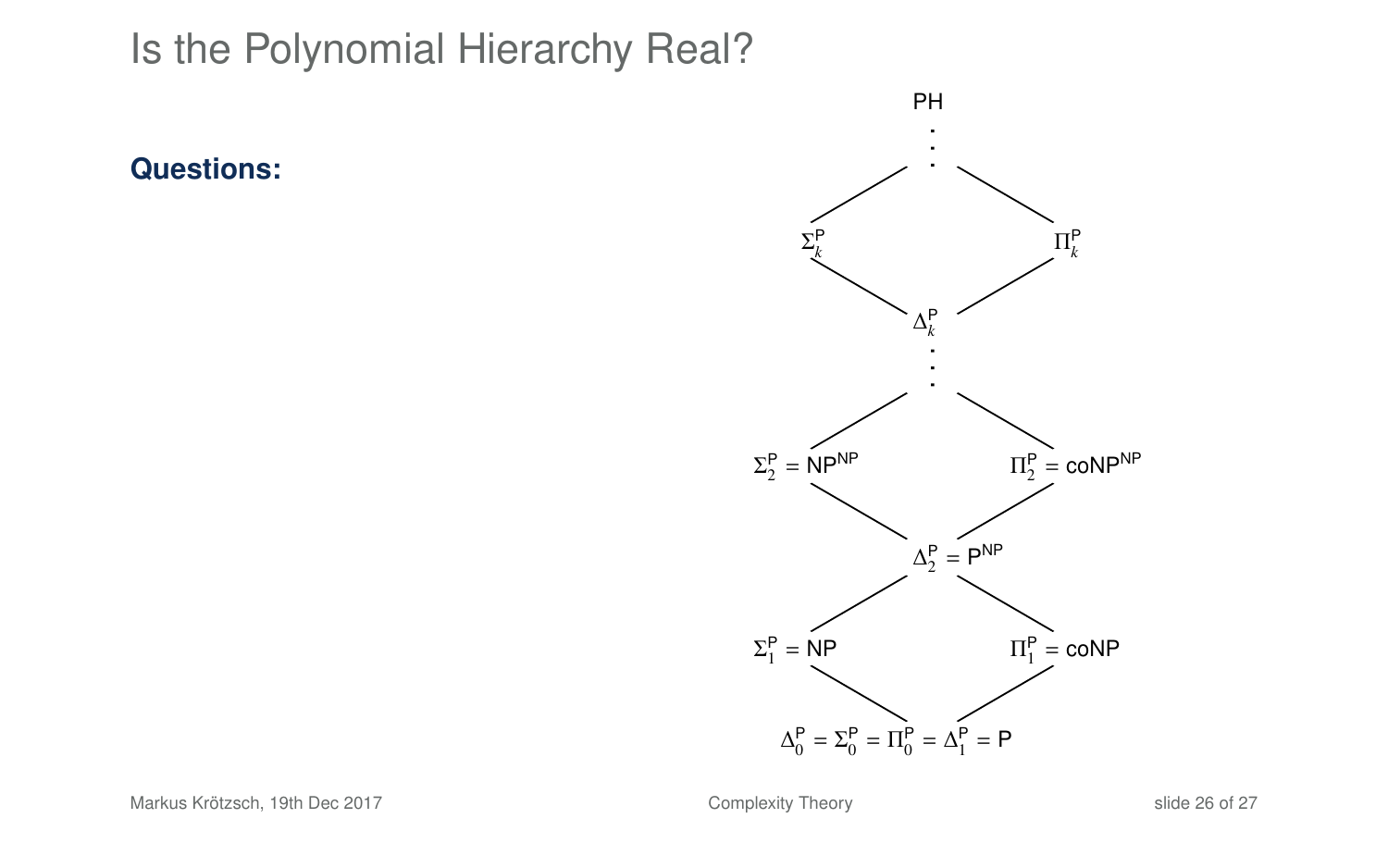#### **Questions:**

Are all of these classes really distinct?

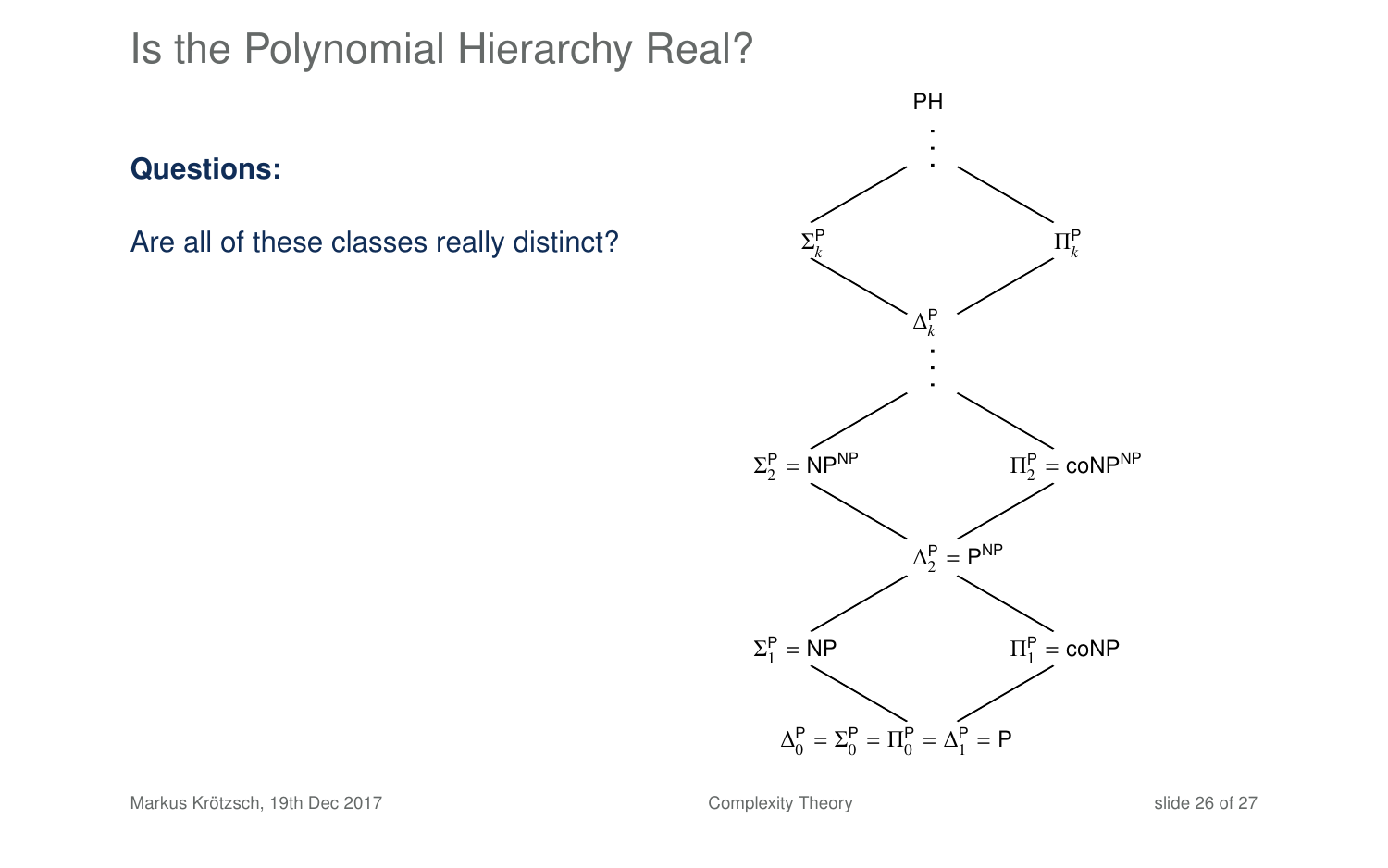#### **Questions:**

Are all of these classes really distinct? Nobody knows.

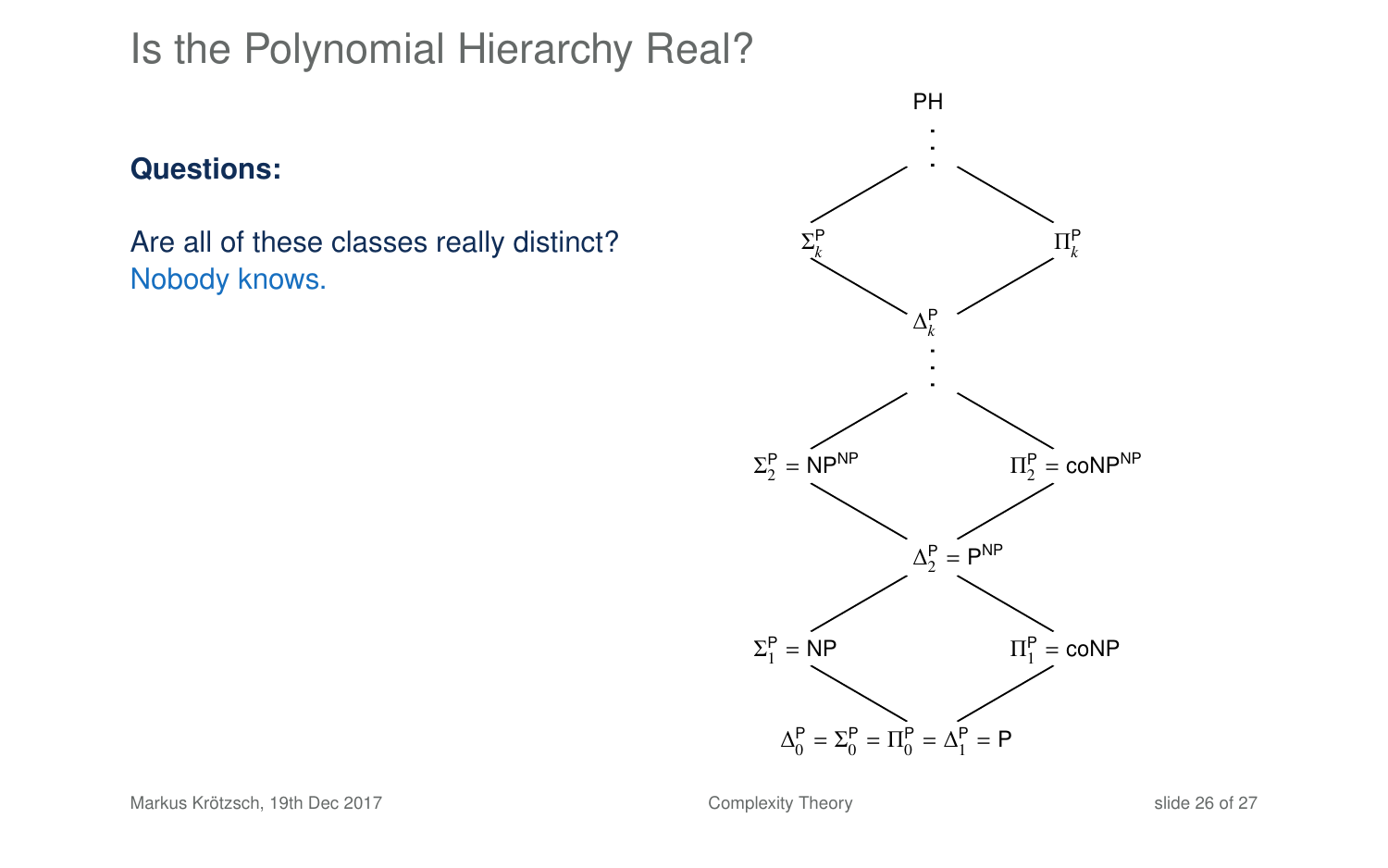#### **Questions:**

Are all of these classes really distinct? Nobody knows.

Are any of these classes really distinct?

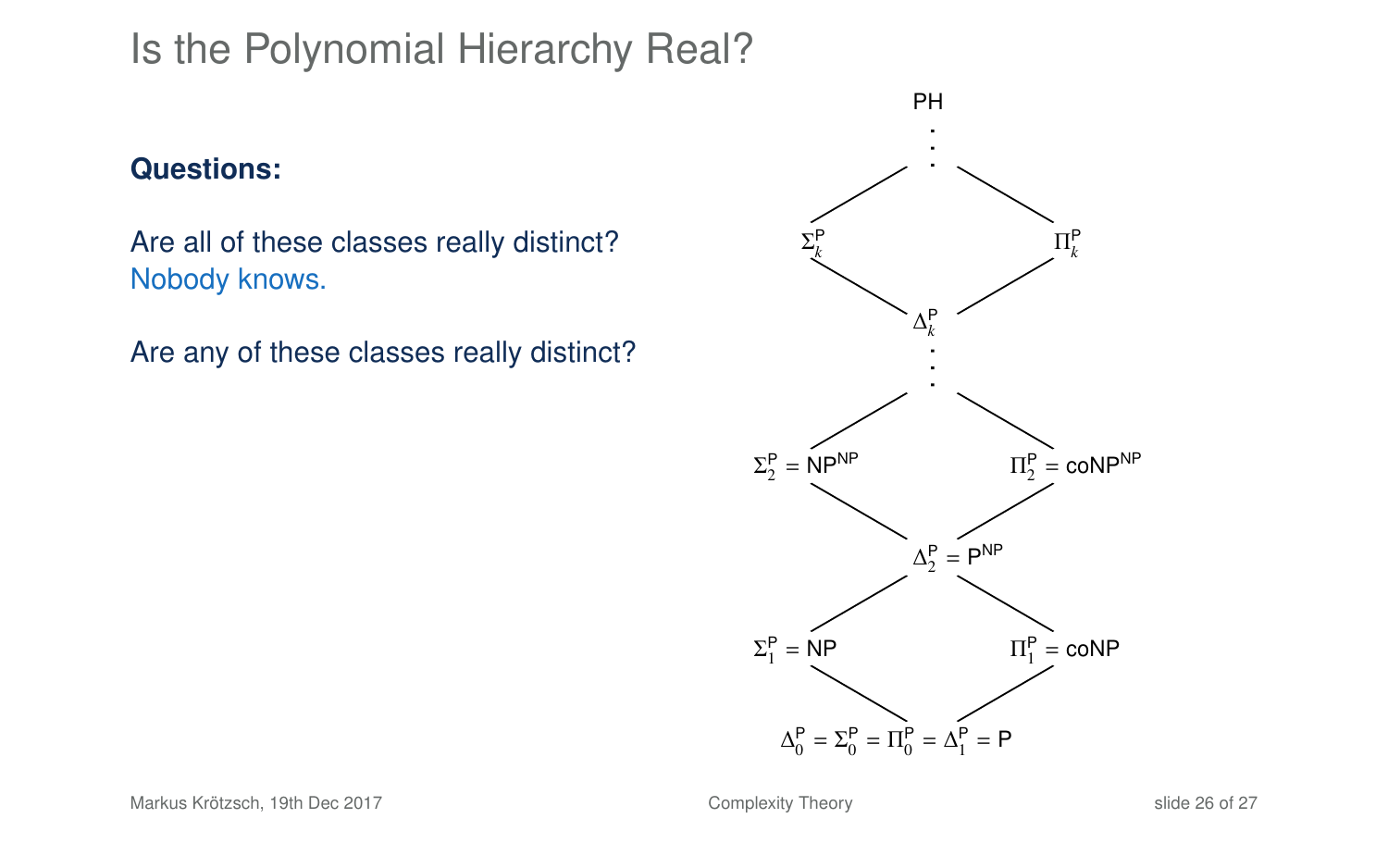#### **Questions:**

Are all of these classes really distinct? Nobody knows.

Are any of these classes really distinct? Nobody knows.

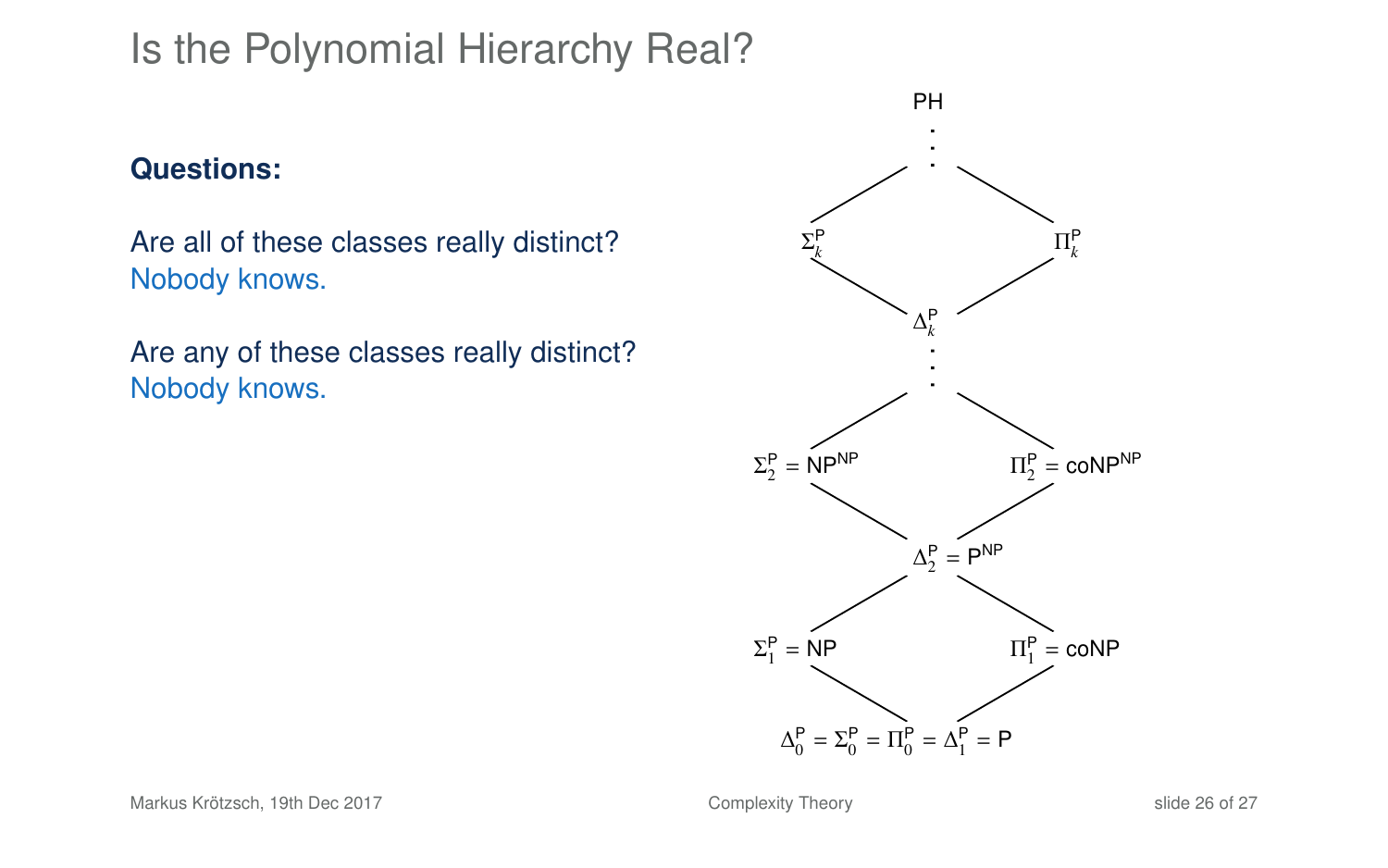#### **Questions:**

Are all of these classes really distinct? Nobody knows.

Are any of these classes really distinct? Nobody knows.

Are any of these classes distinct from P?

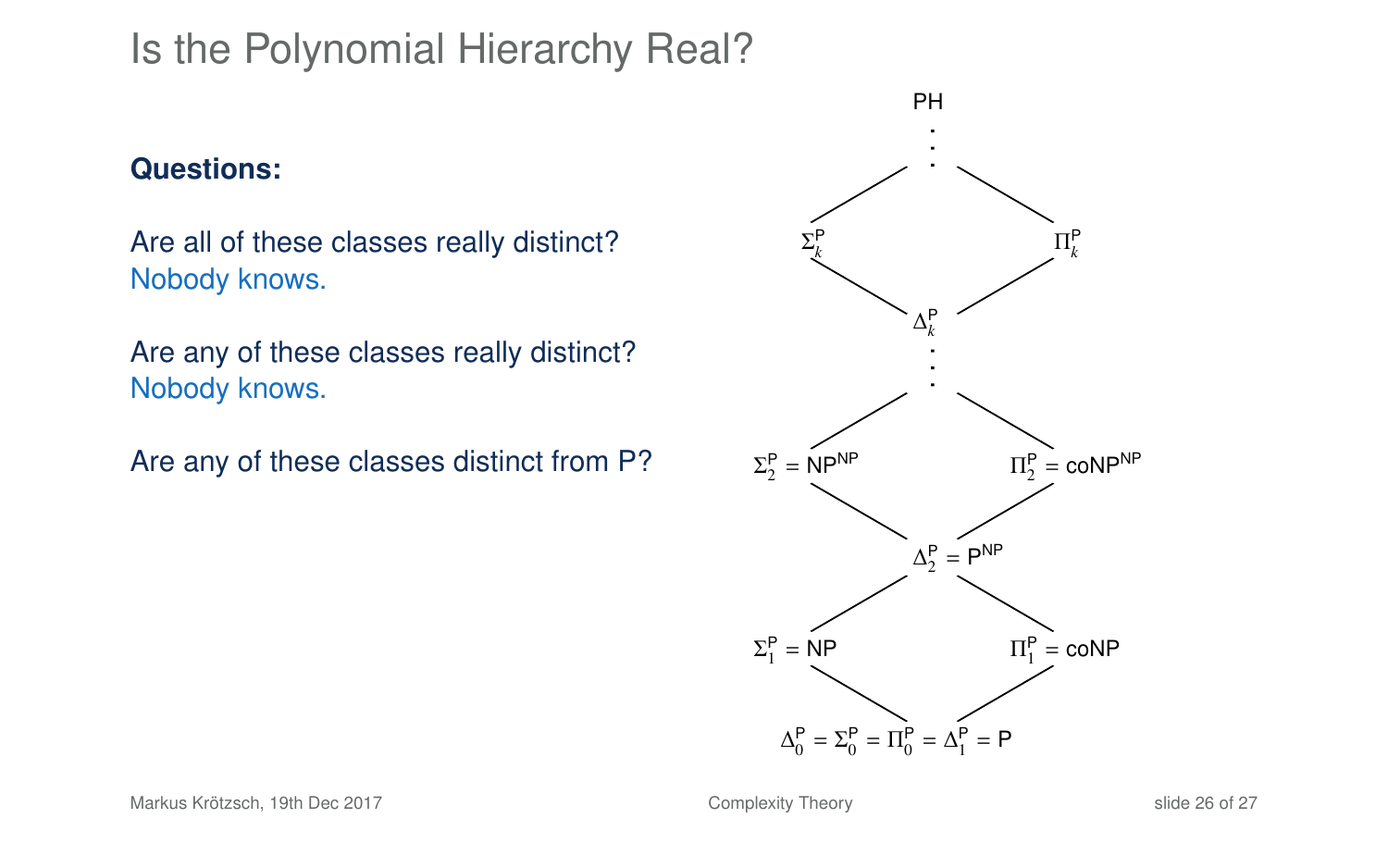#### **Questions:**

Are all of these classes really distinct? Nobody knows.

Are any of these classes really distinct? Nobody knows.

Are any of these classes distinct from P? Nobody knows.

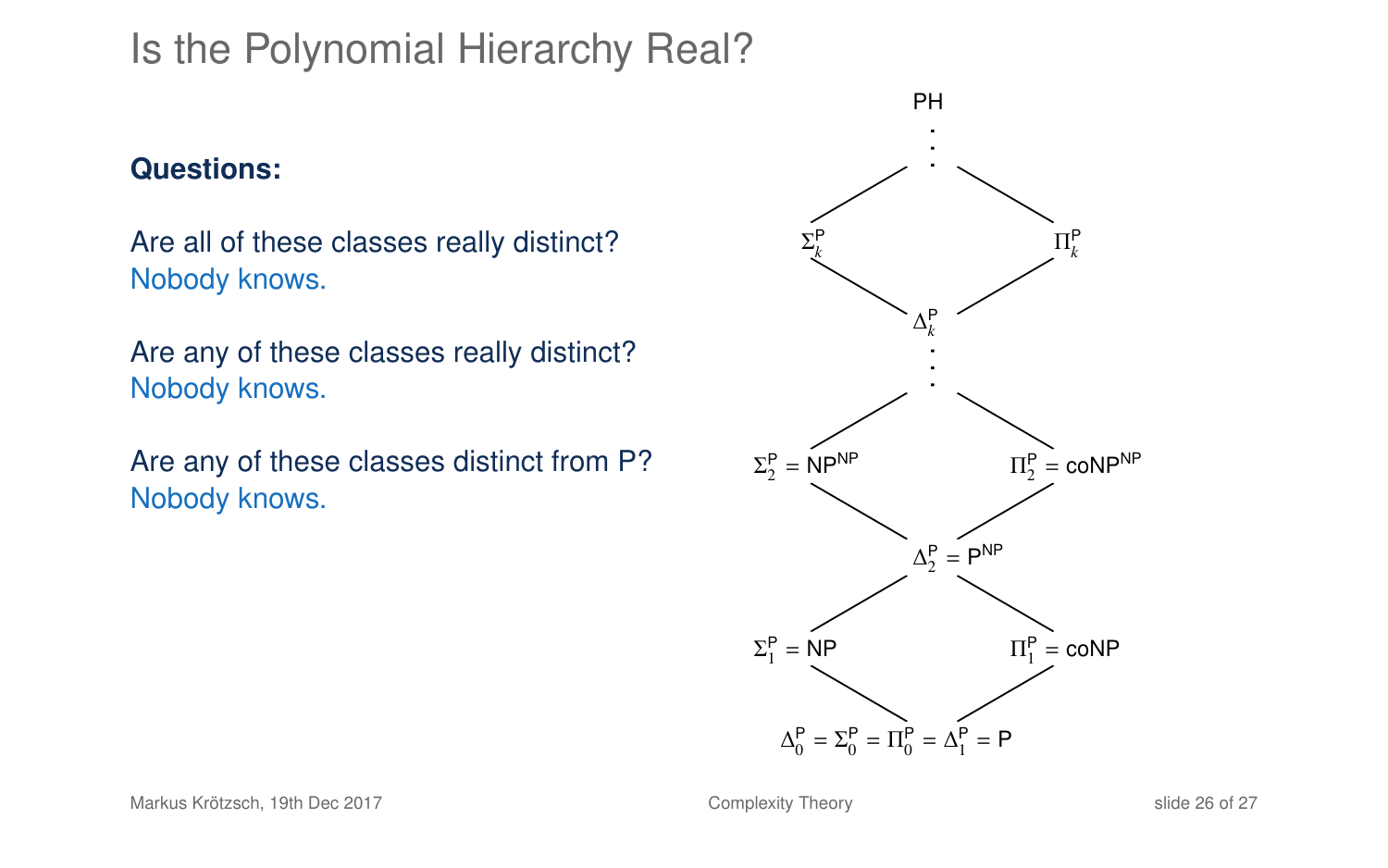#### **Questions:**

Are all of these classes really distinct? Nobody knows.

Are any of these classes really distinct? Nobody knows.

Are any of these classes distinct from P? Nobody knows.

Are any of these classes distinct from PSpace?

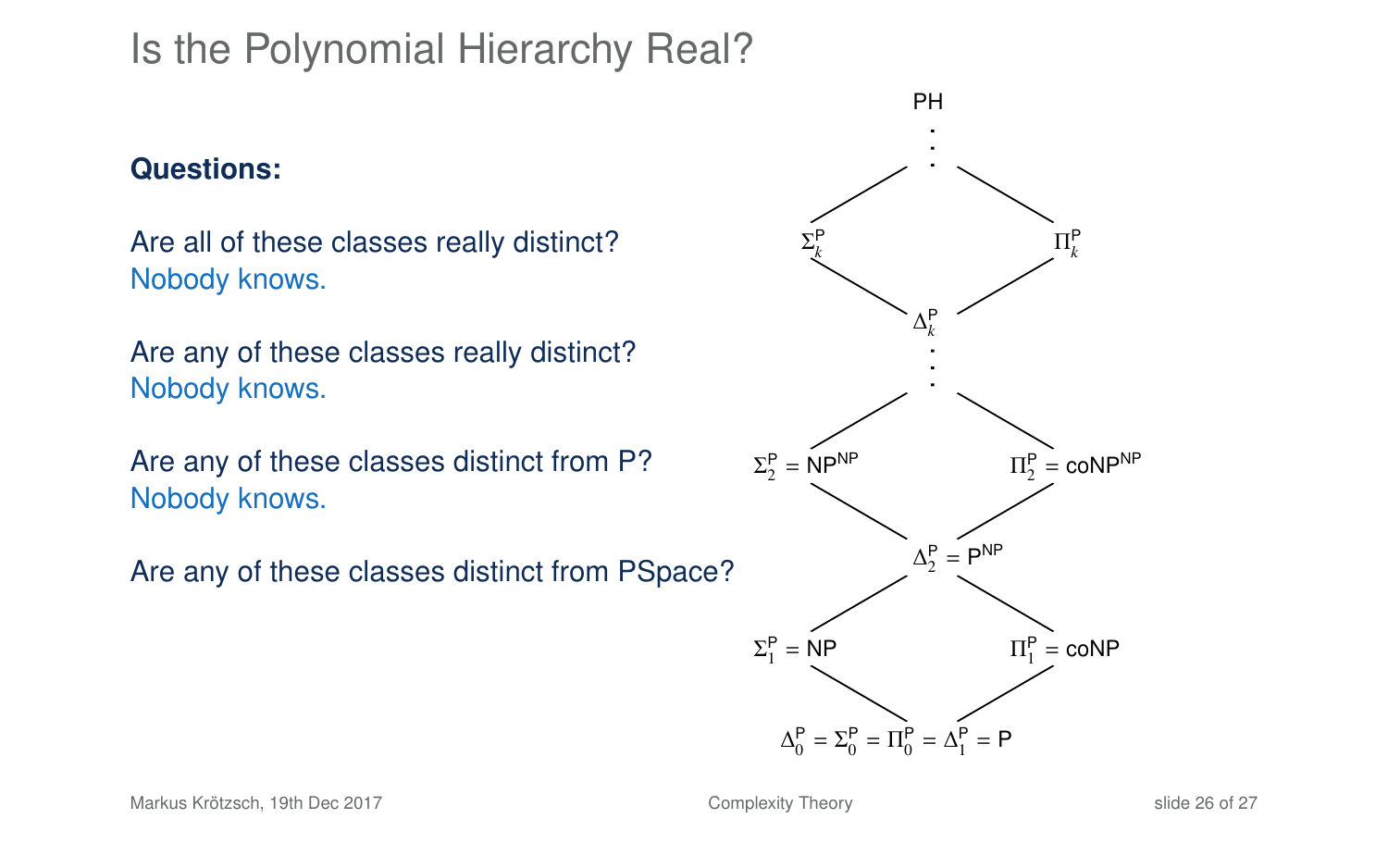#### **Questions:**

Are all of these classes really distinct? Nobody knows.

Are any of these classes really distinct? Nobody knows.

Are any of these classes distinct from P? Nobody knows.

Are any of these classes distinct from PSpace? Nobody knows.

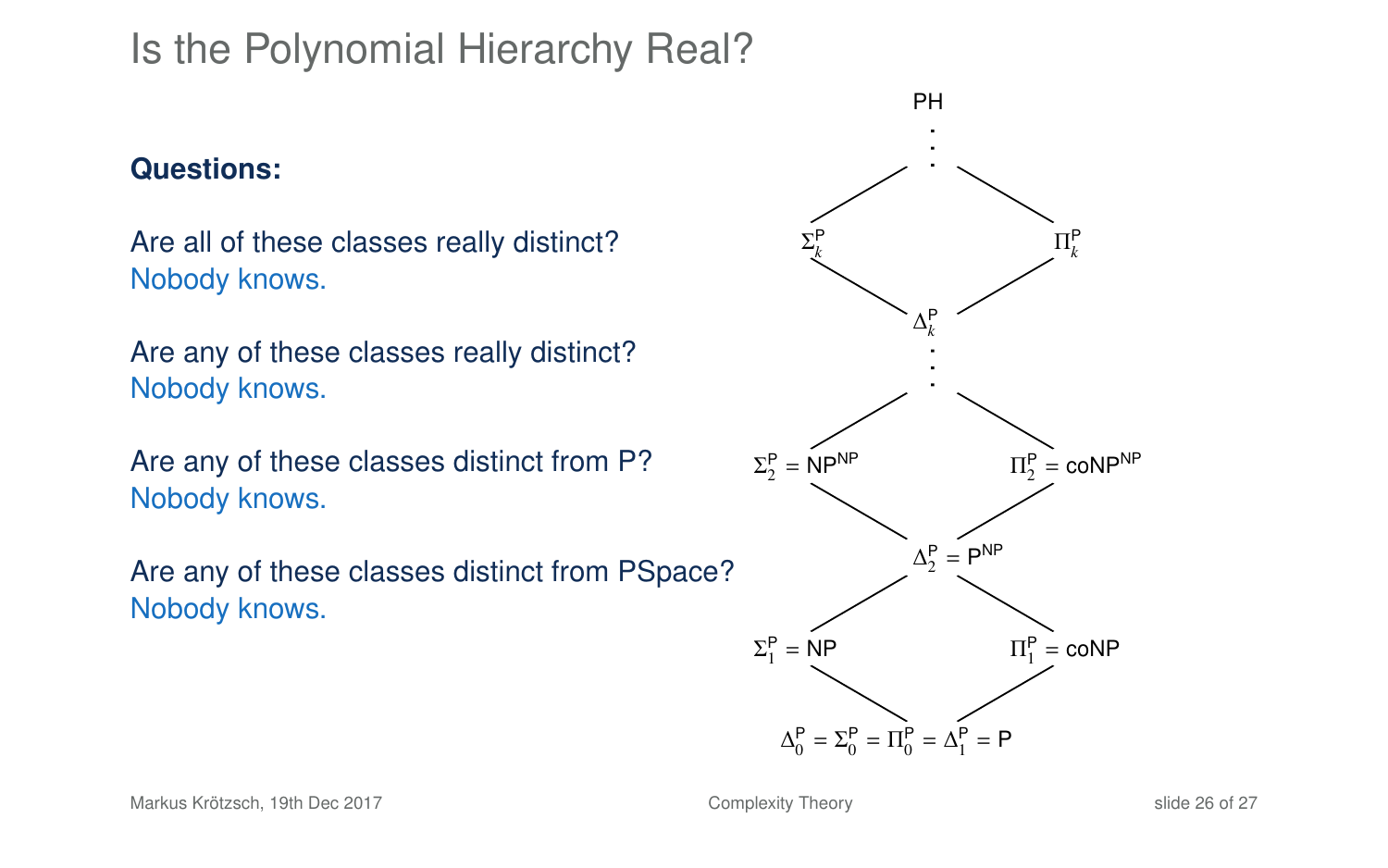#### **Questions:**

Are all of these classes really distinct? Nobody knows.

Are any of these classes really distinct? Nobody knows.

Are any of these classes distinct from P? Nobody knows.

Are any of these classes distinct from PSpace? Nobody knows.

What do we know then?